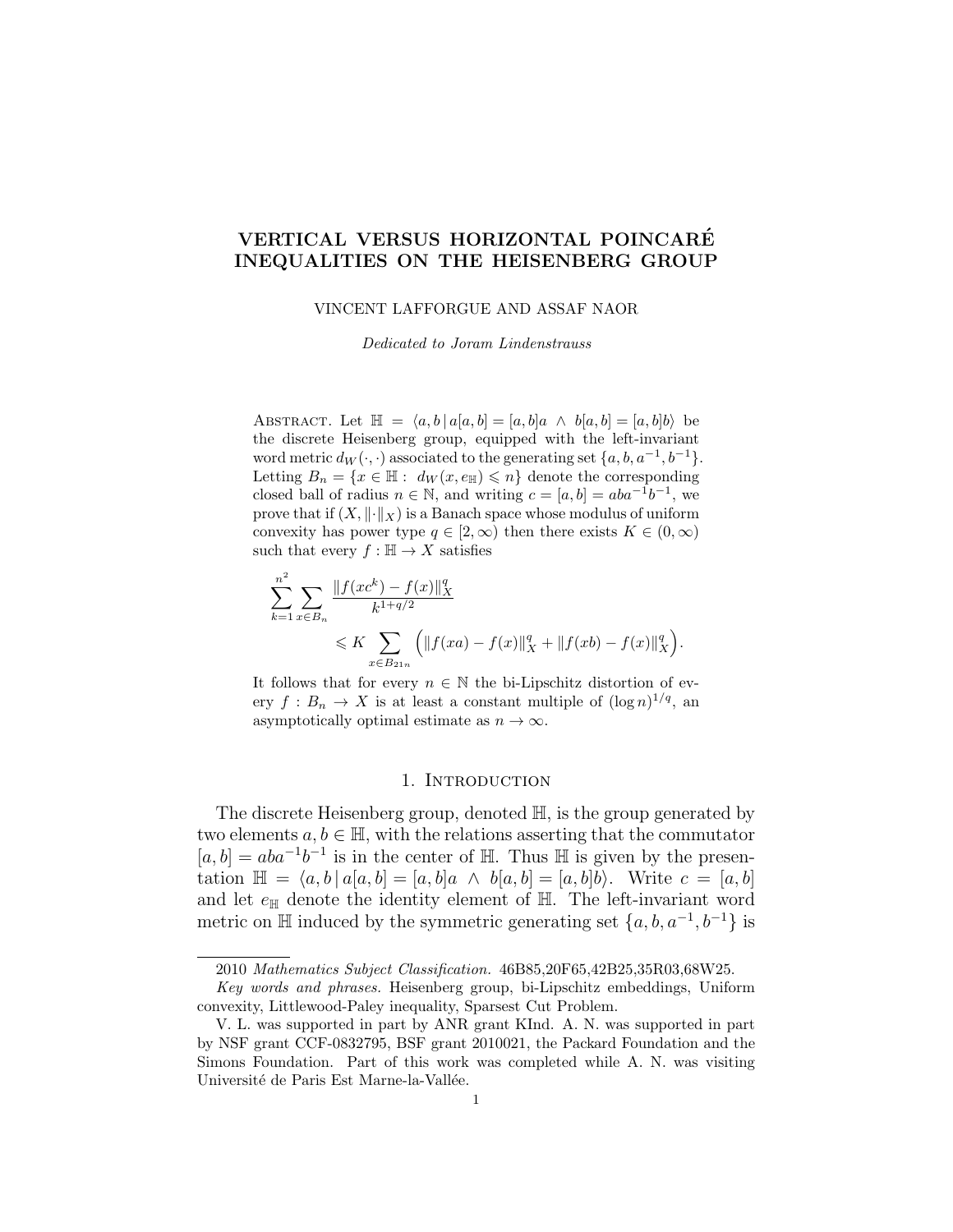denoted  $d_W(\cdot, \cdot)$ . For  $n \in \mathbb{N}$  let  $B_n = \{x \in \mathbb{H} : d_W(x, e_{\mathbb{H}}) \leqslant n\}$  denote the corresponding closed ball of radius n.

A Banach space  $(X, \|\cdot\|_X)$  is said to be uniformly convex if for every  $\varepsilon \in (0,1)$  there exists  $\delta \in (0,1)$  such that every  $x, y \in X$  with  $||x||_X = ||y||_X = 1$  and  $||x - y||_X \ge \varepsilon$  satisfy  $||x + y||_X \le 2(1 - \delta)$ . The supremum over those  $\delta \in (0,1)$  for which this holds true is denoted  $\delta_{(X,\|\cdot\|_X)}(\varepsilon)$ , and is called the modulus of uniform convexity of  $(X,\|\cdot\|_X)$ . An important theorem of Pisier [\[Pis75\]](#page-28-0) asserts that every uniformly convex Banach space  $(X, \|\cdot\|_X)$  admits an equivalent norm  $\|\cdot\|$  for which there exist  $q \in [2,\infty)$  and  $\eta \in (0,1)$  such that  $\delta_{(X,\|\cdot\|)}(\varepsilon) \geq (\eta \varepsilon)^q$ for all  $\varepsilon \in (0,1)$ . For concreteness we recall [\[Han56\]](#page-27-0) that if  $p \in (1,\infty)$ then  $\ell_p$  satisfies such an estimate with  $q = \max\{p, 2\}.$ 

<span id="page-1-1"></span>**Theorem 1.1** (Vertical versus horizontal Poincaré inequality). For every  $\eta \in (0,1)$  and  $q \in [2,\infty)$  there exists  $K = K(\eta, q) \in (0,\infty)$ with the following property. Suppose that  $(X, \|\cdot\|_X)$  is a Banach space satisfying  $\delta_{(X,\|\cdot\|_X)}(\varepsilon) \geqslant (\eta \varepsilon)^q$  for every  $\varepsilon \in (0,1)$ . Then for every  $n \in \mathbb{N}$  and every  $f : \mathbb{H} \to X$  we have

<span id="page-1-0"></span>
$$
\sum_{k=1}^{n^2} \sum_{x \in B_n} \frac{\|f(xc^k) - f(x)\|_X^q}{k^{1+q/2}} \le K \sum_{x \in B_{21n}} \left( \|f(xa) - f(x)\|_X^q + \|f(xb) - f(x)\|_X^q \right). \tag{1}
$$

The constant 21 appearing in the range of the summation on the right hand side of [\(1\)](#page-1-0) is an artifact of our proof and is not claimed to be sharp. The important point here is that the summation on the right hand side of [\(1\)](#page-1-0) is over  $x \in B_{\lambda n}$  for some universal constant  $\lambda \in \mathbb{N}$ . One can clearly make the same statement for word metrics induced by other finite symmetric generating sets of H: the choice of generating set will only affect the value of  $\lambda$ .

An inspection of our proof of Theorem [1.1](#page-1-1) reveals that  $K^{1/q} \lesssim 1/\eta$ , but we will not explicitly track the value of such constants in the ensuing discussion. Here, and in what follows, we use  $A \lesssim B$  and  $B \gtrsim A$  to denote the estimate  $A \leq CB$  for some absolute constant  $C \in (0,\infty)$ . If we need  $C$  to depend on parameters, we indicate this by subscripts, thus e.g.  $A \leq_{\alpha} B$  means that  $A \leq C_{\alpha} B$  for some  $C_{\alpha} \in (0,\infty)$  depending only on  $\alpha$ . We shall also use the notation  $A \simeq B$  for  $A \leq B \wedge B \leq A$ , and similarly  $A \simeq_{\alpha} B$  stands for  $A \lesssim_{\alpha} B \wedge B \lesssim_{\alpha} A$ .

We call  $(1)$  a "vertical versus horizontal Poincaré inequality" for the following reason. The right hand side of [\(1\)](#page-1-0) is the  $\ell_q$  norm of the discrete horizontal gradient of  $f$ : it measures the "local" variation of  $f$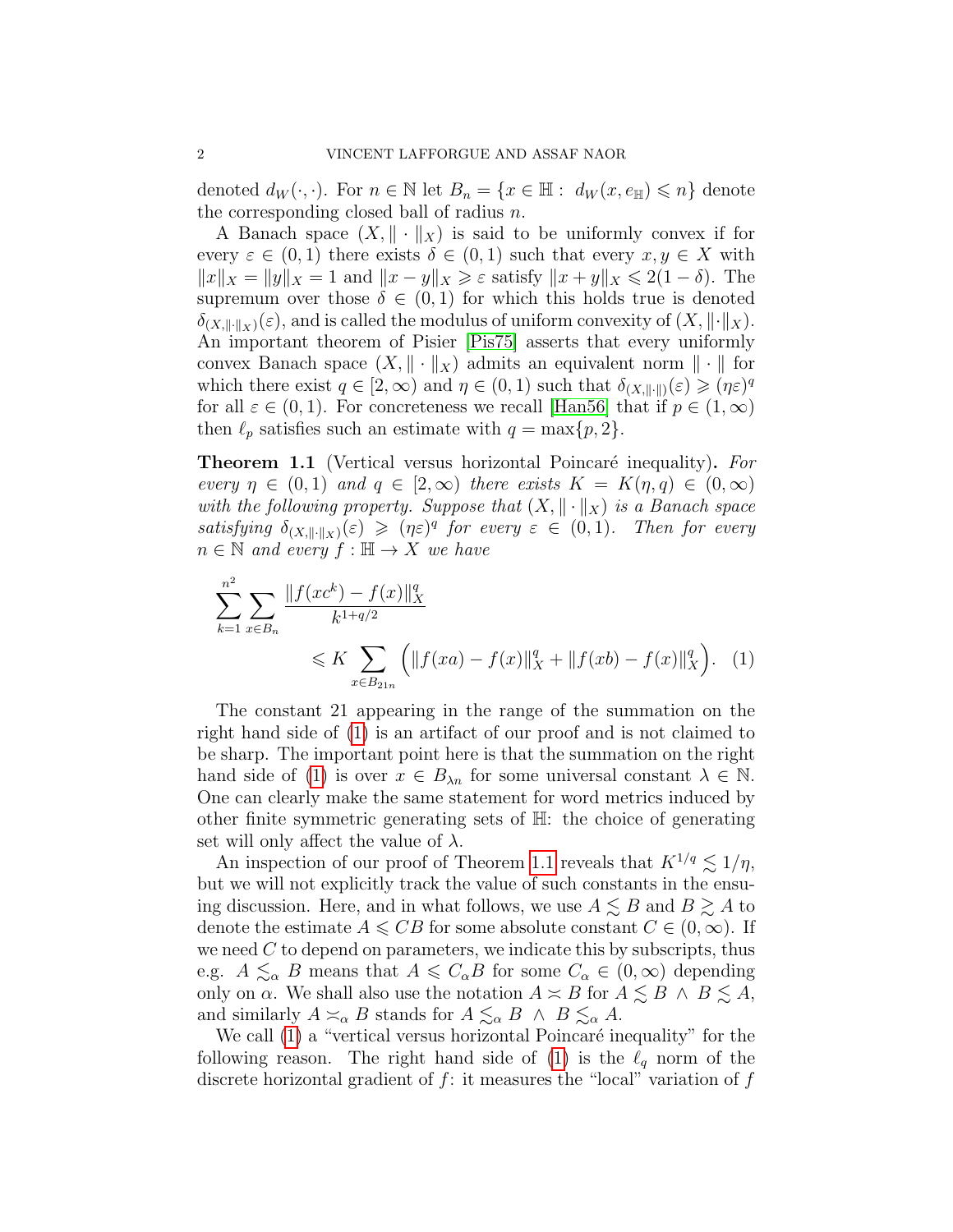along the edges of the Cayley graph of  $\mathbb{H}$  (a.k.a. the horizontal edges in  $\mathbb{H}$ ). The left hand side of [\(1\)](#page-1-0) measures the "global" variation of f along the center of  $\mathbb{H}$  (a.k.a. the vertical direction in  $\mathbb{H}$ ). Theorem [1.1](#page-1-1) asserts that the global vertical variation of  $f$  is always bounded by its local horizontal variation. Thus, if the right hand side of [\(1\)](#page-1-0) is small then f must collapse distances along the center of  $H$ .

The (bi-Lipschitz) distortion of a finite metric space  $(M, d_M)$  in a Banach space  $(X, \|\cdot\|_X)$ , denoted  $c_X(M, d_M) \in [1, \infty)$ , is the infimum over those  $D \in [1,\infty)$  for which there exists an embedding  $f: M \to X$  that satisfies  $d_M(x, y) \leq ||f(x) - f(y)||_X \leq Dd_M(x, y)$ for all  $x, y \in M$ . When  $X = \ell_p$  for some  $p \in [1,\infty)$  it is customary to write  $c_{\ell_p}(M, d_M) = c_p(M, d_M)$ . The quantity  $c_2(M, d_M)$  is known as the Euclidean distortion of  $(M, d_M)$ . Suppose that  $(X, \|\cdot\|_X)$  sat-isfies the assumption of Theorem [1.1](#page-1-1) and that  $f : \mathbb{H} \to X$  satisfies  $d_W(x, y) \leq ||f(x) - f(y)||_X \leq Dd_W(x, y)$  for all  $x, y \in B_{22n}$ . Since  $d_W(c^k, e_{\mathbb{H}}) \asymp \sqrt{k}$  for every  $k \in \mathbb{N}$  and  $|B_m| \asymp m^4$  for every  $m \in \mathbb{N}$  (see e.g.  $[Bla03]$ , Theorem [1.1](#page-1-1) applied to f yields the following estimate.

<span id="page-2-2"></span>
$$
n^4 \log n \lesssim \sum_{k=1}^{n^2} n^4 \frac{k^{q/2}}{k^{1+q/2}} \lesssim_X n^4 D^q. \tag{2}
$$

We therefore obtain the following corollary of Theorem [1.1.](#page-1-1)

<span id="page-2-0"></span>**Corollary 1.2** (Sharp nonembeddabilty of balls in  $\mathbb{H}$ ). Fix  $\eta \in (0,1)$ and  $q \in [2,\infty)$ . Suppose that  $(X, \|\cdot\|_X)$  is a Banach space satisfying  $\delta_{(X,\|\cdot\|_X)}(\varepsilon) \geqslant (\eta \varepsilon)^q$  for every  $\varepsilon \in (0,1)$ . Then for every  $n \in \mathbb{N}$  we have

 $c_X(B_n, d_W) \gtrsim_{\eta} (\log n)^{1/q}.$ 

Corollary [1.2](#page-2-0) yields an estimate on  $c_X(B_n, d_W)$  in terms of the modulus of uniform convexity of  $(X, \|\cdot\|_X)$  which is asymptotically best possible, up to constant factors that are independent of  $n$ . The following corollary states this explicitly for the case of special interest  $X = \ell_p$ , though one could equally well state such results for a variety of concrete spaces for which the modulus of uniform convexity has been computed (e.g., the same conclusion holds true with  $\ell_p$  replaced by the Schatten class  $S_p$ , due to the computation of its modulus of uniform convexity in [\[TJ74\]](#page-28-1)).

<span id="page-2-1"></span>**Corollary 1.3.** For every integer  $n \geq 2$  we have

$$
p \in (1,2] \implies c_p(B_n, d_W) \asymp_p \sqrt{\log n},
$$

and

$$
p \in [2, \infty) \implies c_p(B_n, d_W) \asymp_p (\log n)^{1/p}.
$$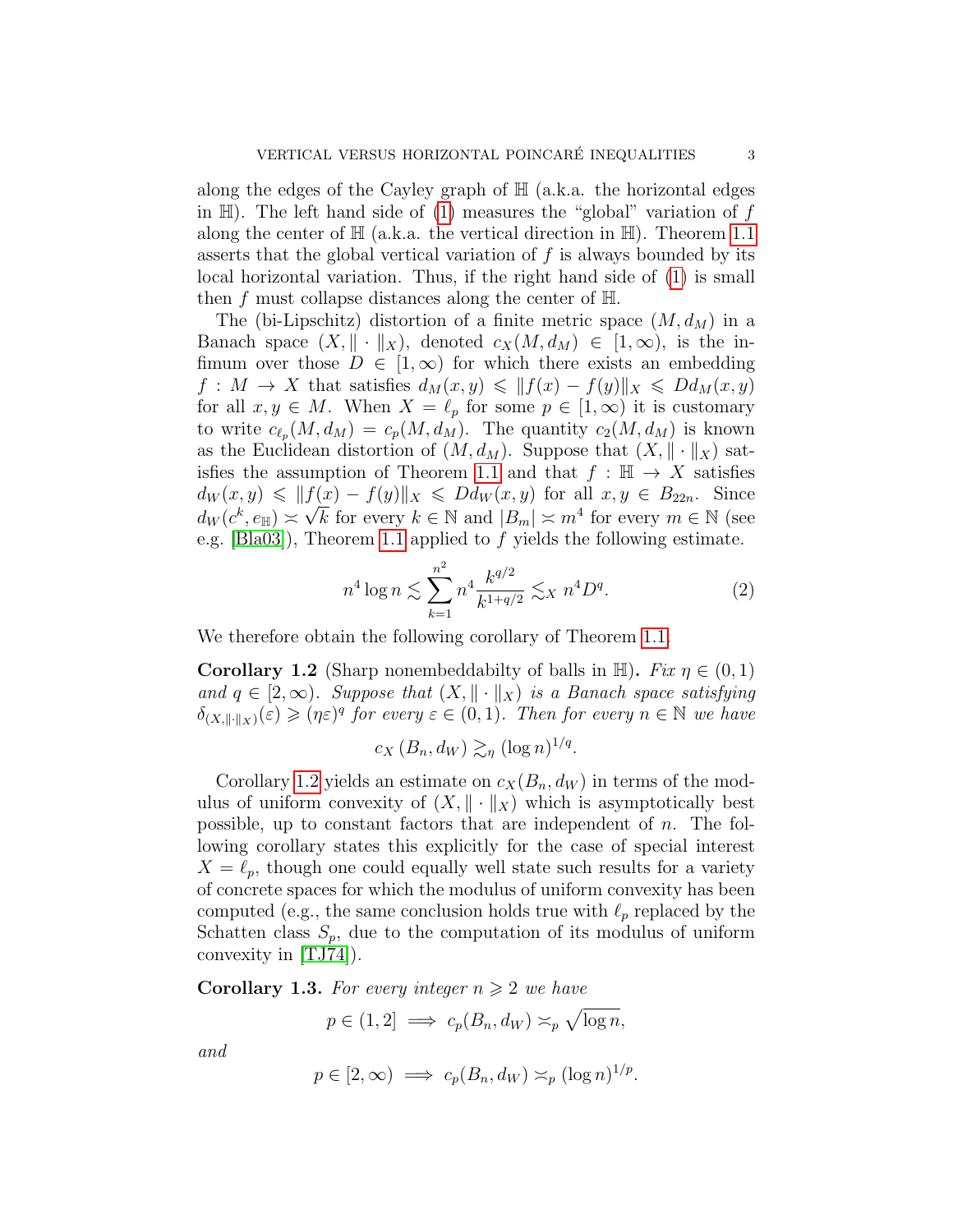The lower bounds on  $c_p(B_n, d_W)$  that appear in Corollary [1.3](#page-2-1) are a special case of Corollary [1.2](#page-2-0) (in this case  $q = \max\{p, 2\}$ ). There are several ways to establish the asymptotically matching upper bounds. Assouad proved in [\[Ass83\]](#page-26-1) that there exists  $k \in \mathbb{N}$  and 1-Lipschitz functions  $\{\phi_j : \mathbb{H} \to \mathbb{R}^k\}_{j=1}^\infty$  such that for every  $x, y \in \mathbb{H}$  and  $j \in \mathbb{N}$ ,

$$
d_W(x,y) \in [2^{j-1}, 2^j] \implies \|\phi_j(x) - \phi_j(y)\|_{\infty} \gtrsim d_W(x,y).
$$

By concatenating  $\phi_1, \ldots, \phi_m$  for  $m \ge \log n$  one sees that the distortion lower bounds of Corollary [1.3](#page-2-1) are indeed asymptotically sharp. An alternative embedding of  $(B_n, d_W)$  into  $\ell_p$  with the desired distortion bound was found by Tessera in [\[Tes08\]](#page-28-2). For  $p = 2$  one can use the explicit closed-form embedding of  $\mathbb{H}$  into  $\ell_2$  of [\[LN06\]](#page-27-1), where for every  $\varepsilon \in (0, 1)$  a mapping  $f_{\varepsilon} : \mathbb{H} \to \ell_2$  is given with

$$
\forall x, y \in \mathbb{H}, \qquad d_W(x, y)^{1-\varepsilon} \leqslant \|f_{\varepsilon}(x) - f_{\varepsilon}(y)\|_2 \lesssim \frac{d_W(x, y)^{1-\varepsilon}}{\sqrt{\varepsilon}}.
$$

Setting  $\varepsilon = 1/\log n$  shows that  $c_2(B_n, d_W) \lesssim \sqrt{n}$  $\overline{\log n}$ .

The above distortion bounds complete a sequence of investigations of the (non)embeddability of the Heisenberg group into "nice" Banach spaces. A famous observation of Semmes [\[Sem96\]](#page-28-3) shows that Pansu's differentiation theorem for Carnot groups [\[Pan89\]](#page-28-4) implies that  $\mathbb{H}$  does not admit a bi-Lipschitz embedding into  $\mathbb{R}^n$  for any  $n \in \mathbb{N}$ . Alternative proofs of this fact were obtained by Cheeger [\[Che99\]](#page-26-2) and Pauls [\[Pau01\]](#page-28-5). The fact that the Pansu-Semmes argument can be extended to certain infinite dimensional targets, yielding in particular the bi-Lipschitz nonembeddability of H into any uniformly convex Banach space, was obtained independently by [\[CK06\]](#page-26-3) and [\[LN06\]](#page-27-1) (via different arguments). In [\[CK10a\]](#page-26-4) Cheeger and Kleiner proved that H does not admit a bi-Lipschitz embedding into any  $L_1(\mu)$  space, a result that is important for an application to theoretical computer science that will be mentioned in Section [4.](#page-22-0) Note that not all uniformly convex Banach spaces admit a bi-Lipschitz embedding into an  $L_1(\mu)$  space (e.g.  $\ell_p$  for  $p \in (2,\infty)$ , but the Cheeger-Kleiner theorem does yield a new proof of the nonembeddability of H into some uniformly convex spaces of interest, such as  $L_p$  for  $p \in (1, 2]$ , because they are isomorphic to subspaces of  $L_1$ . In [\[CK10b\]](#page-27-2) Cheeger and Kleiner discovered a different proof of the nonembeddability of  $\mathbb H$  into an  $L_1(\mu)$  space.

The results quoted above imply that  $\lim_{n\to\infty} c_X(B_n, d_W) = \infty$  for the respective target Banach spaces  $X$ , but they give no information on the rate at which  $c_X(B_n, d_W)$  tends to  $\infty$  with n. In order to obtain such quantitative nonembeddability results one needs to overcome additional (conceptual and technical) issues. The first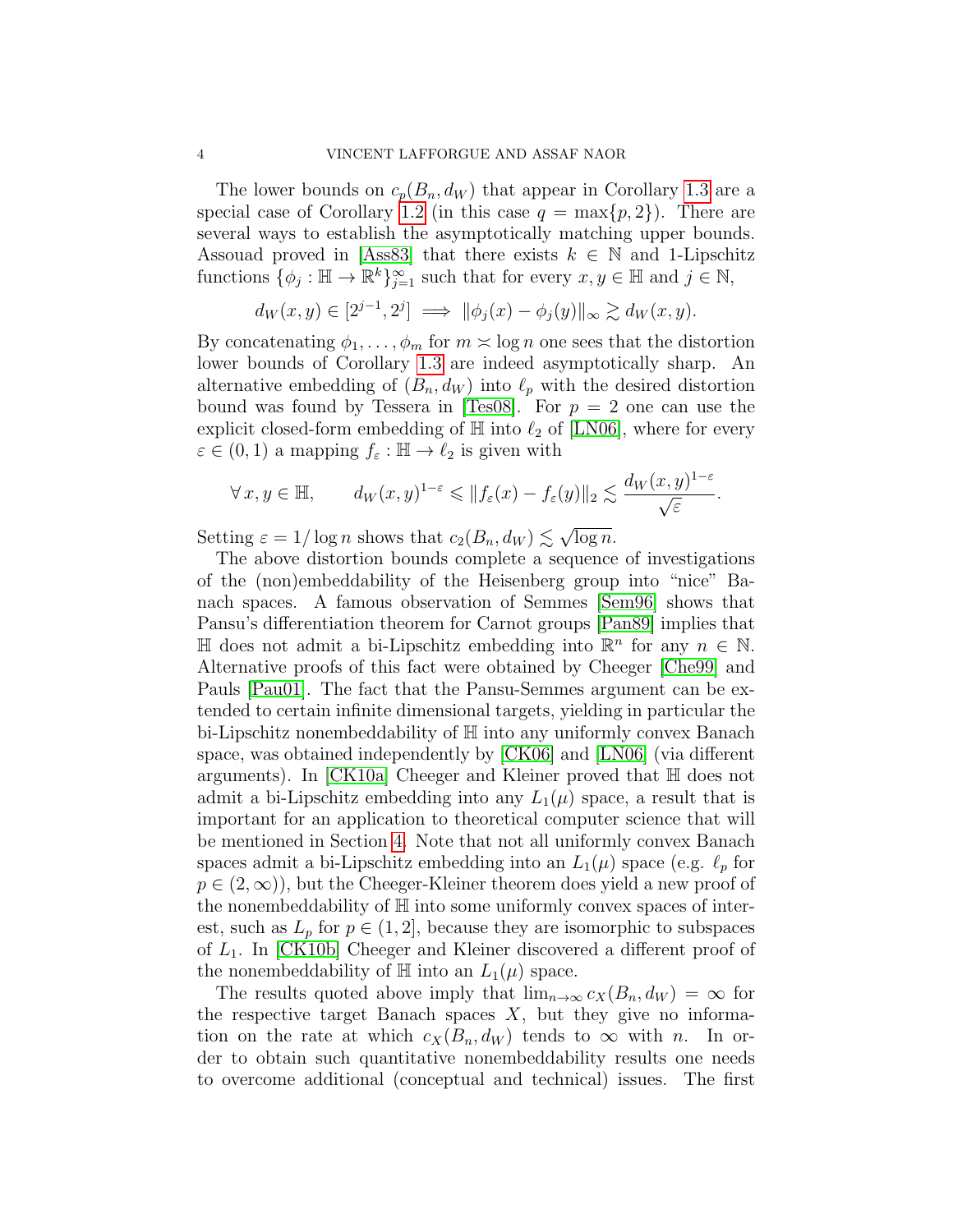progress in this direction was due to [\[CKN11\]](#page-27-3), where it is shown that  $c_1(B_n, d_W) \gtrsim (\log n)^{\kappa}$  for some universal constant  $\kappa > 0$ . In [\[ANT10\]](#page-26-5) it is shown that  $c_2(B_n, d_W) \ge \sqrt{\log n}$  and that if  $(X, \|\cdot\|_X)$  is a Banach space satisfying  $\delta_{(X,\|\cdot\|_X)}(\varepsilon) \gtrsim_X \varepsilon^q$  for every  $\varepsilon \in (0,1)$  then  $c_X(B_n, d_W) \gtrsim_X (\log n / \log \log n)^{1/q}$ . Recently, Li [\[Li13\]](#page-27-4) obtained a quantitative version of Pansu's differentiation theorem which yields the estimate  $c_X(B_n, d_W) \gtrsim_X (\log n)^{\theta_X}$  for some  $\theta_X > 0$ .

As explained above, except for the asymptotic evaluation of the Euclidean distortion  $c_2(B_n, d_W)$  that was obtained in [\[ANT10\]](#page-26-5), computing  $c_X(B_n, d_W)$  up to constant factors that are independent of n remained open for all non-Hilbertian Banach spaces (the lower bound in [\[ANT10\]](#page-26-5) was off by an iterated logarithm factor). Corollary [1.2](#page-2-0) resolves this problem for uniformly convex Banach spaces. Other than yielding a complete result for an important class of Banach spaces, the significance of Corollary [1.2](#page-2-0) is that its proof is different from the approaches that have been used thus far in the literature.

Specifically, all the above mentioned results first use a limiting argument that shows that it suffices to rule out low-distortion embeddings that belong to a certain "structured" subclass of all the possible embeddings (e.g. in the case of the Pansu-Semmes proof one argues that it suffices to deal with group homomorphisms). The proofs in [\[Pan89,](#page-28-4) [Sem96,](#page-28-3) [Che99,](#page-26-2) [Pau01,](#page-28-5) [CK06,](#page-26-3) [LN06,](#page-27-1) [CK10a,](#page-26-4) [CK10b,](#page-27-2) [CKN11,](#page-27-3) [Li13\]](#page-27-4) all apply this general "metric differentiation" strategy. The proof in [\[ANT10\]](#page-26-5) uses a different but related approach: one first argues that it suffices to rule out embeddings that are 1-cocycles with respect to an isometric action of  $\mathbb H$  on X; when X is Hilbert space this is done via an argument of Aharoni, Maurey and Mityagin [\[AMM85\]](#page-26-6) and Gromov  $\text{dCTV07}$ , and for general uniformly convex X this is done via an argument of  $[NP11]$ . When X is a general uniformly convex Banach space one proceeds in [\[ANT10\]](#page-26-5) via an algebraic argument and a quantitative version of a mean ergodic theorem, yielding a bound that is off by an iterated logarithm factor. This argument fails to yield a Poincaré inequality such as  $(1)$ . The proof of the sharp estimate on the Euclidean distortion  $c_2(B_n, d_W)$  proceeds in [\[ANT10\]](#page-26-5) by proving the Hilbertian case of the Poincaré inequality  $(1)$ : this is done using a theorem of Guichardet [\[Gui72\]](#page-27-7) that further reduces the problem to coboundaries, and since we are interested in an inequality that involves squares of Euclidean distances, one can use the available orthogonality to reduce to the case where the underlying unitary representation is irreducible. Co-boundaries with respect to irreducible representations may then be treated separately via a direct argument.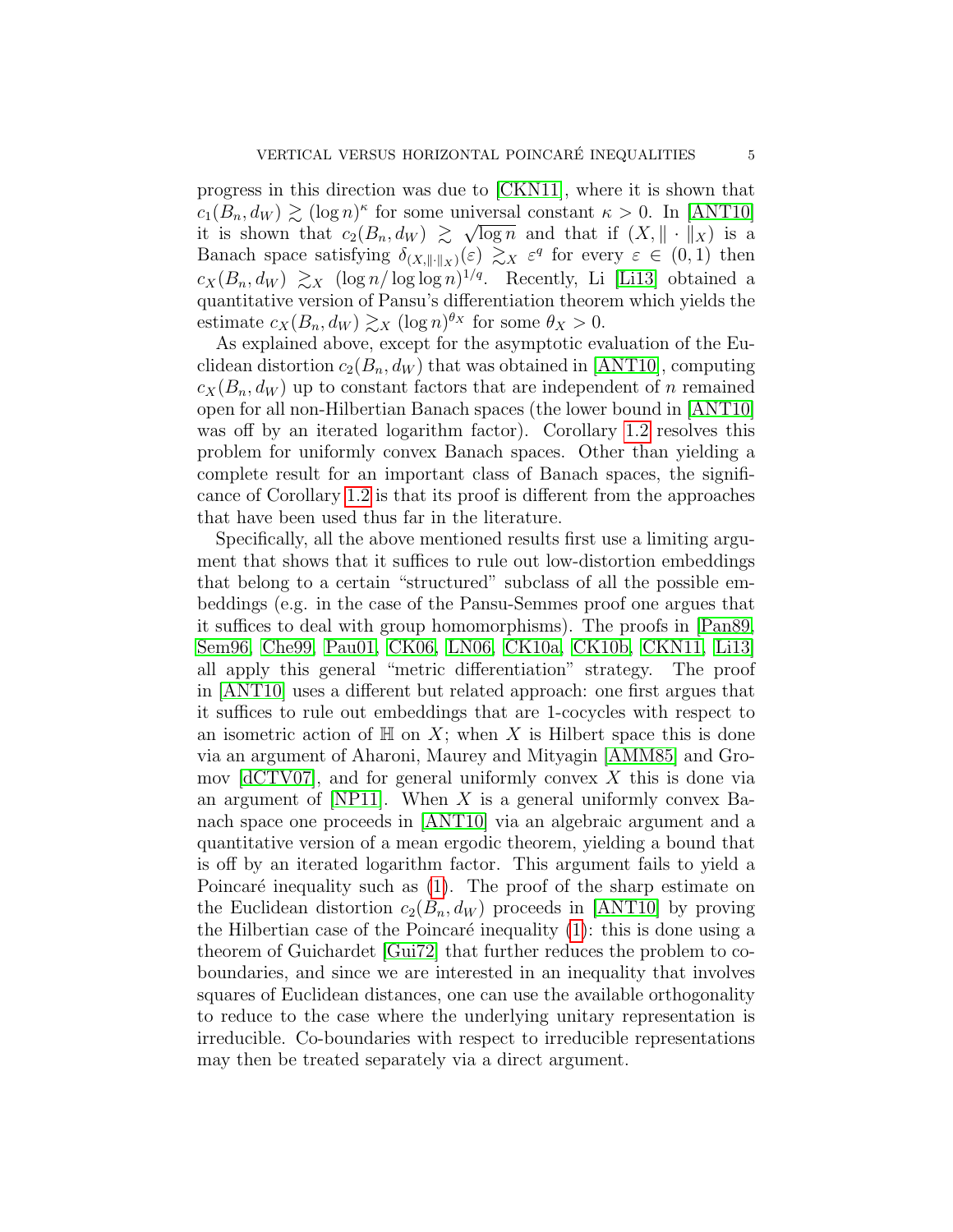We do not know how to prove Theorem [1.1](#page-1-1) using the above strategies: metric differentiation arguments seem to inherently lose (at least) an iterated logarithm factor, and in the only case where a sharp bound was proved the argument heavily uses the Hilbertian structure. Our approach is therefore entirely different: we prove the inequality [\(1\)](#page-1-0) directly via an analytic argument that relies on generalized Littlewood-Paley g-function estimates. While our method does not yield an improved lower bound on  $c_1(B_n, d_W)$ , it suggests a clean isoperimetrictype inequality that, if true, would yield the (at present still conjectural) sharp estimate  $c_1(B_n, d_W) \geq \sqrt{\log n}$ . This conjecture, whose investigation is deferred to future work, is discussed in Section [4.](#page-22-0)

1.1. Overview of the proof of Theorem [1.1.](#page-1-1) In Section [3](#page-15-0) we prove that Theorem [1.1](#page-1-1) follows from a certain global Poincaré-type inequality on the continuous Heisenberg group. Following the strategy of [\[ANT10\]](#page-26-5), this is achieved through a localization step based on a variant of Kleiner's local Poincaré inequality [\[Kle10\]](#page-27-8), combined with a partition of unity argument. The heart of the matter is therefore a continuous analogue of Theorem [1.1,](#page-1-1) which is formulated as Theorem [2.1](#page-7-0) below. In Section [2](#page-6-0) we recall basic facts about the continuous Heisenberg group, and state as Proposition [2.2](#page-8-0) the main new estimate that controls the left hand side of the desired Poincaré inequality (the "vertical variation") in terms of the time-evolutes of the horizontal gradient of the given function under the time-derivative of the Poisson semigroup along the center. Once this is achieved, we conclude the proof using a vector-valued version of the Littlewood-Paley g-function inequality that was proved by Martinez, Torrea and Xu in [\[MTX06\]](#page-27-9). The proof of the key estimate that is stated as Proposition [2.2](#page-8-0) consists of two steps. The first one follows the lines of a standard argument of Littlewood-Paley theory that relates the left hand side of the desired inequality to the evolutes of the given function under the Poisson semigroup along the center (here we modify appropriately the exposition in Stein's book [\[Ste70\]](#page-28-6)). The only part of our argument that uses the geometry of the Heisenberg group appears in Lemma [2.4](#page-10-0) below. This limited use of Heisenberg geometry indicates that our arguments can be adapted in a straightforward manner so as to apply to more general nilpotent groups, but we did not attempt to carry out the proof in such generality since it is not needed for our purposes.

Acknowledgements. We are grateful to Artem Kozhevnikov, Pierre Pansu and Robert Young for enlightening discussions on the questions presented in Section [4,](#page-22-0) and for sharing their ongoing work on this topic.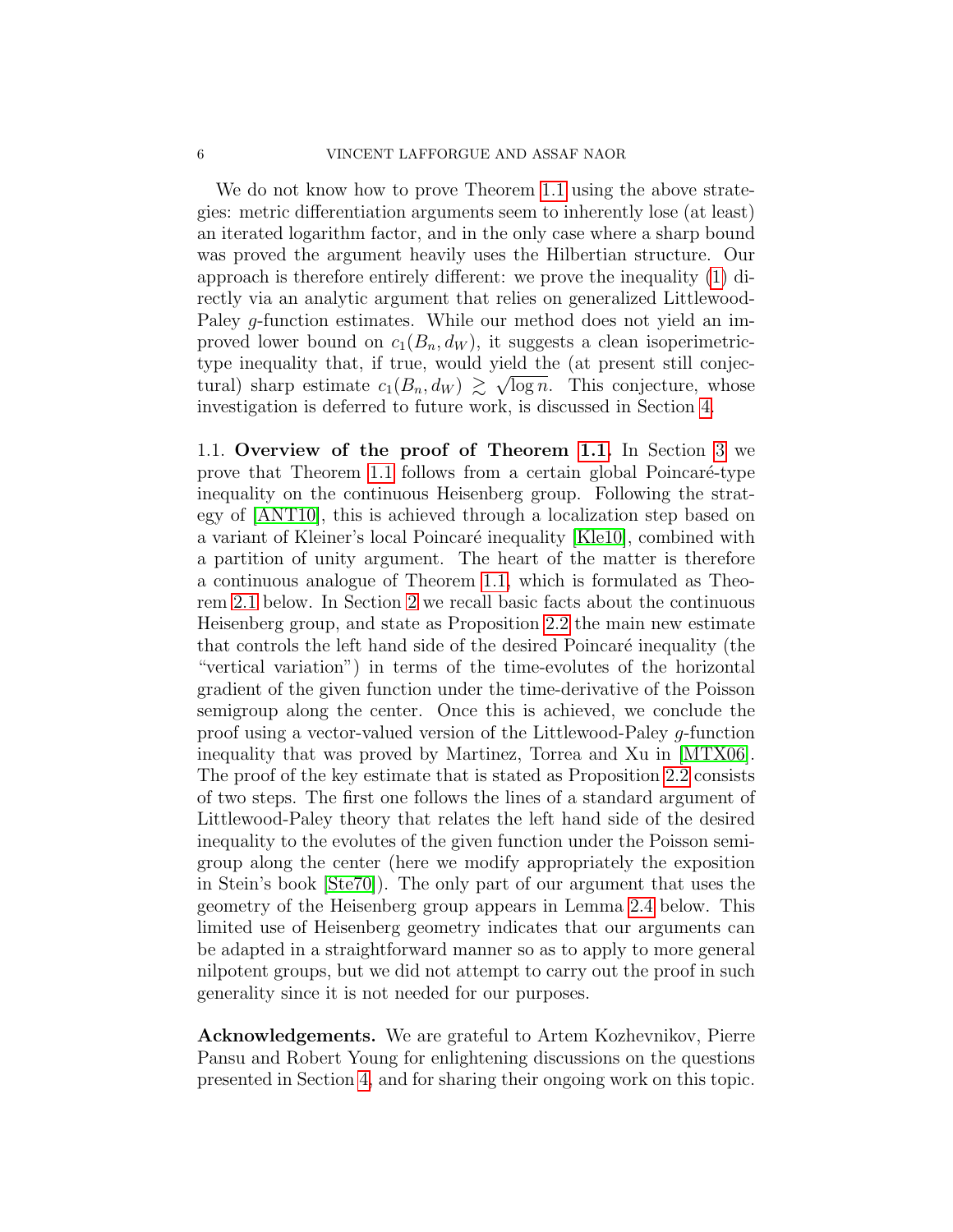## 2. Inequalities on the real Heisenberg group

<span id="page-6-0"></span>We start by setting some (mostly standard) notation and terminology. The Heisenberg group H can be identified with the following matrix group, equipped with matrix multiplication.

$$
\mathbb{H} = \left\{ \left( \begin{array}{ccc} 1 & x & z \\ 0 & 1 & y \\ 0 & 0 & 1 \end{array} \right) : x, y, z \in \mathbb{Z} \right\}.
$$

Under this identification, we have

$$
a = \begin{pmatrix} 1 & 1 & 0 \\ 0 & 1 & 0 \\ 0 & 0 & 1 \end{pmatrix} \quad \text{and} \quad b = \begin{pmatrix} 1 & 0 & 0 \\ 0 & 1 & 1 \\ 0 & 0 & 1 \end{pmatrix}.
$$

Thus

$$
c = aba^{-1}b^{-1} = \begin{pmatrix} 1 & 0 & 1 \\ 0 & 1 & 0 \\ 0 & 0 & 1 \end{pmatrix}.
$$

We will reason below about the real Heisenberg group, denoted  $\mathbb{H}(\mathbb{R})$ , which is defined as

$$
\mathbb{H}(\mathbb{R}) \stackrel{\text{def}}{=} \left\{ \left( \begin{array}{ccc} 1 & x & z \\ 0 & 1 & y \\ 0 & 0 & 1 \end{array} \right) : x, y, z \in \mathbb{R} \right\}.
$$

We will use the following notation for every  $x, y, z \in \mathbb{R}$ .

$$
a^x \stackrel{\text{def}}{=} \left( \begin{array}{ccc} 1 & x & 0 \\ 0 & 1 & 0 \\ 0 & 0 & 1 \end{array} \right), \quad b^y \stackrel{\text{def}}{=} \left( \begin{array}{ccc} 1 & 0 & 0 \\ 0 & 1 & y \\ 0 & 0 & 1 \end{array} \right), \quad c^z \stackrel{\text{def}}{=} \left( \begin{array}{ccc} 1 & 0 & z \\ 0 & 1 & 0 \\ 0 & 0 & 1 \end{array} \right).
$$

Thus,

$$
c^z b^y a^x = \begin{pmatrix} 1 & x & z \\ 0 & 1 & y \\ 0 & 0 & 1 \end{pmatrix}.
$$

It is convenient to identify  $\mathbb{H}(\mathbb{R})$  with  $\mathbb{R}^3$ . In particular, for a Banach space  $(X, \|\cdot\|_X)$  and a mapping  $f : \mathbb{H}(\mathbb{R}) \to X$ , we identify  $f(x, y, z)$ with  $f(c^z b^y a^x)$ . Under this identification, the Lebesgue measure on  $\mathbb{R}^3$ is a Haar measure on  $\mathbb{H}(\mathbb{R})$ ; below we denote this measure on  $\mathbb{H}(\mathbb{R})$  by  $\mu$ . The spaces  $\mathbb{R}, \mathbb{R}^2, \mathbb{H}(\mathbb{R})$  will always be understood to be endowed with the Lebesgue measure. Thus for  $p \in [1,\infty)$  the Lebesgue-Bochner spaces  $L_p(\mathbb{R}, X)$ ,  $L_p(\mathbb{R}^2, X)$ ,  $L_p(\mathbb{H}(\mathbb{R}), X)$  are defined unambiguously. For  $f \in L_p(\mathbb{H}(\mathbb{R}), X)$  define  $f^c : \mathbb{R} \to L_p(\mathbb{R}^2, X)$  by

<span id="page-6-1"></span>
$$
f^{c}(z)(x,y) = f(x,y,z).
$$
 (3)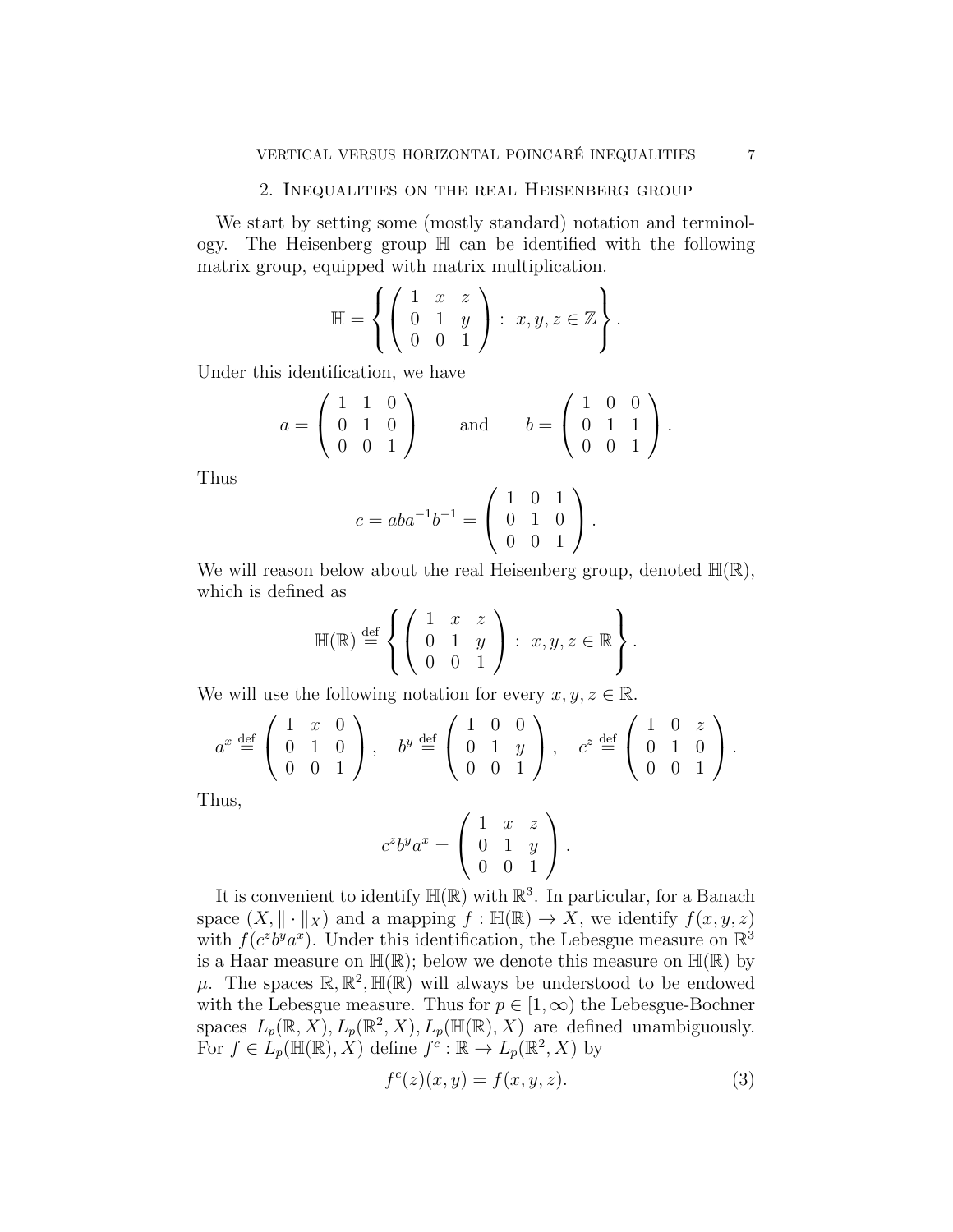Given  $\psi \in L_1(\mathbb{R})$ , we define the convolution  $\psi * f \in L_p(\mathbb{H}(\mathbb{R}), X)$  by  $\psi * f(x, y, z) = (\psi * f^c)(z)(x, y)$ , i.e.,

$$
\psi * f(x, y, z) \stackrel{\text{def}}{=} \int_{\mathbb{R}} \psi(u) f(x, y, z - u) du \in X. \tag{4}
$$

Equivalently,  $\psi * f$  is the usual group convolution of f with the measure supported on the center of  $\mathbb{H}(\mathbb{R})$  whose density is  $\psi$ .

Suppose that  $f : \mathbb{H}(\mathbb{R}) \to X$  is smooth. The identification of  $\mathbb{H}(\mathbb{R})$ with  $\mathbb{R}^3$  gives meaning to the partial derivatives  $\frac{\partial f}{\partial x}, \frac{\partial f}{\partial y}$ . We define the left-invariant vector fields  $\partial_a f, \partial_b f : \mathbb{H}(\mathbb{R}) \to X$  by

<span id="page-7-2"></span>
$$
\partial_a f(x, y, z) \stackrel{\text{def}}{=} \frac{\partial f}{\partial x}(x, y, z),\tag{5}
$$

and

<span id="page-7-3"></span>
$$
\partial_b f(x, y, z) \stackrel{\text{def}}{=} \frac{\partial f}{\partial y}(x, y, z) + x \frac{\partial f}{\partial z}(x, y, z). \tag{6}
$$

The horizontal gradient of  $f$  is then defined as

<span id="page-7-4"></span>
$$
\nabla_{\mathbb{H}} f \stackrel{\text{def}}{=} (\partial_a f, \partial_b f) : \mathbb{H}(\mathbb{R}) \to X \oplus X. \tag{7}
$$

<span id="page-7-1"></span>.

Thus for  $p \in [1,\infty)$  and  $x, y, z \in \mathbb{R}$  we have

$$
\|\nabla_{\mathbb{H}} f(x, y, z)\|_{\ell_p^2(X)}
$$
  
=  $\left( \left\| \frac{\partial f}{\partial x}(x, y, z) \right\|_X^p + \left\| \frac{\partial f}{\partial y}(x, y, z) + x \frac{\partial f}{\partial z}(x, y, z) \right\|_X^p \right)^{1/p}$ 

Theorem [2.1](#page-7-0) below, the case  $p = q$  of which establishes a continuous version of the Poincaré inequality of Theorem [1.1,](#page-1-1) is the main result of this section. Theorem [1.1](#page-1-1) itself will be shown in Section [3](#page-15-0) to follow from Theorem [2.1](#page-7-0) via a partition of unity argument.

<span id="page-7-0"></span>**Theorem 2.1** (Real vertical versus horizontal Poincaré inequality). Suppose that  $q \in [2,\infty)$  and  $p \in (1,q]$ . Let  $(X, \|\cdot\|_X)$  be a Banach space satisfying  $\delta_{(X,\|\cdot\|_X)}(\varepsilon) \geqslant (\eta \varepsilon)^q$  for every  $\varepsilon \in (0,1)$  and some  $\eta \in (0,1)$ . Then every smooth and compactly supported  $f : \mathbb{H}(\mathbb{R}) \to X$  satisfies

$$
\left(\int_0^\infty \left(\int_{\mathbb{H}(\mathbb{R})} \|f(hc^t) - f(h)\|_X^p d\mu(h)\right)^{q/p} \frac{dt}{t^{1+q/2}}\right)^{1/q} \lesssim_{\eta,p,q} \left(\int_{\mathbb{H}(\mathbb{R})} \|\nabla_{\mathbb{H}} f(h)\|_{\ell_p^2(X)}^p d\mu(h)\right)^{1/p}.
$$
 (8)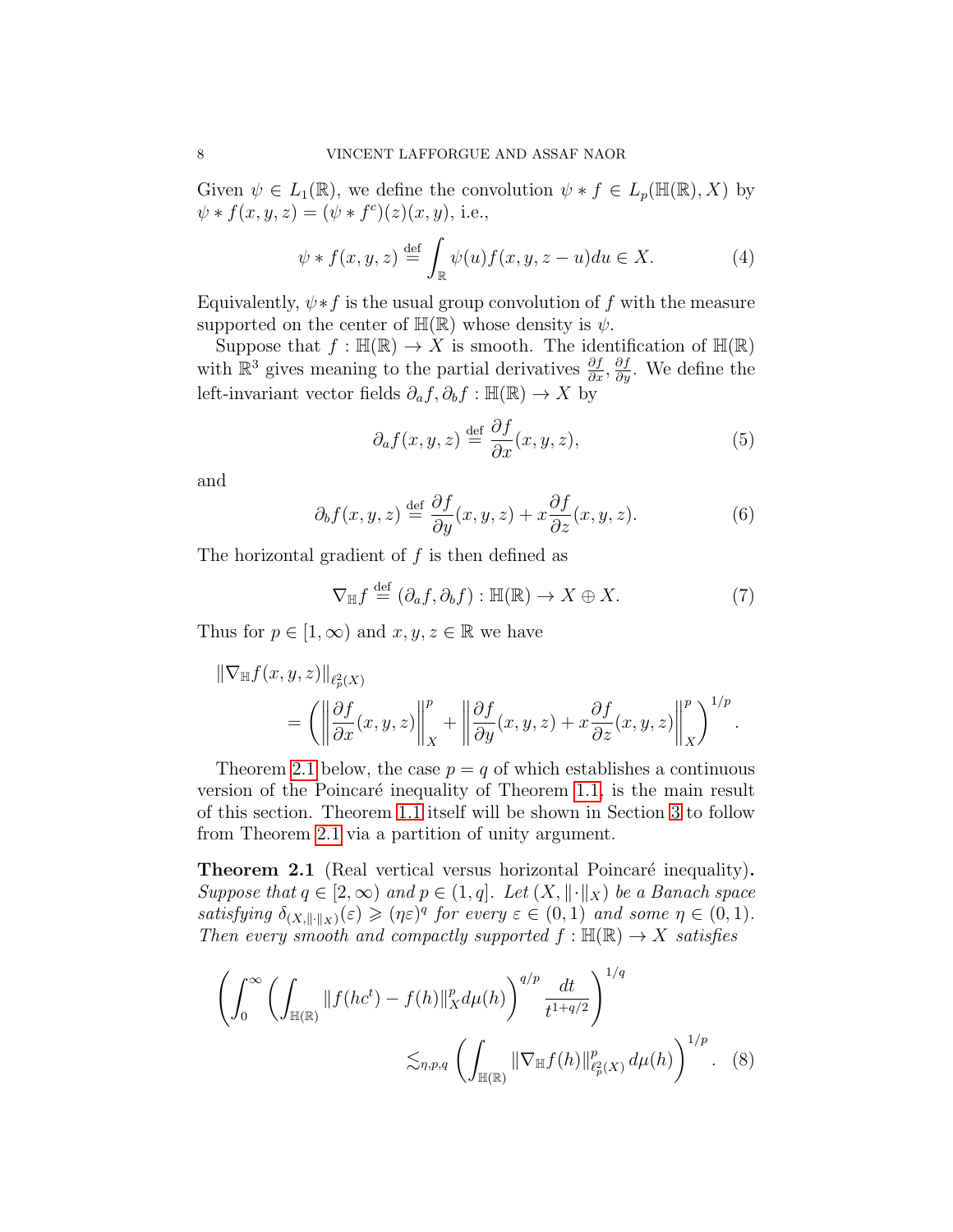$$
P_t(x) \stackrel{\text{def}}{=} \frac{t}{\pi(t^2 + x^2)}.
$$

We also write

<span id="page-8-4"></span>
$$
Q_t(x) \stackrel{\text{def}}{=} \frac{\partial}{\partial t} P_t(x) = \frac{x^2 - t^2}{\pi (t^2 + x^2)^2},\tag{9}
$$

and

<span id="page-8-5"></span>
$$
R_t(x) \stackrel{\text{def}}{=} \frac{\partial}{\partial x} P_t(x) = \frac{-2tx}{\pi(t^2 + x^2)^2}.
$$
 (10)

We record for future use that for every  $t \in (0,\infty)$ ,

<span id="page-8-1"></span>
$$
\int_0^\infty \sqrt{x} P_t(x) dx = \frac{\sqrt{t}}{\pi} \int_0^\infty \frac{\sqrt{y}}{1 + y^2} dy = \sqrt{\frac{t}{2}},\tag{11}
$$

<span id="page-8-2"></span>
$$
||Q_t||_{L_1(\mathbb{R})} = \frac{1}{\pi t} \int_{\mathbb{R}} \frac{|1 - y^2|}{(1 + y^2)^2} dy = \frac{2}{\pi t},
$$
\n(12)

and

<span id="page-8-3"></span>
$$
||R_t||_{L_1(\mathbb{R})} = \frac{2}{\pi t} \int_{\mathbb{R}} \frac{|y|}{(1+y^2)^2} dy = \frac{2}{\pi t}.
$$
 (13)

(The precise constants appearing in [\(11\)](#page-8-1), [\(12\)](#page-8-2) and [\(13\)](#page-8-3) are not needed in the ensuing discussion: only the stated dependence on  $t$  up to constant factors will be used.)

The main step of the proof of Theorem [2.1](#page-7-0) is Proposition [2.2](#page-8-0) below.

<span id="page-8-0"></span>**Proposition 2.2.** Fix  $p, q \in [1, \infty)$  and let  $(X, \|\cdot\|_X)$  be a Banach space. Every smooth and compactly supported  $f : \mathbb{H}(\mathbb{R}) \to X$  satisfies

$$
\left(\int_0^\infty \left(\int_{\mathbb{H}(\mathbb{R})} \|f(hc^t) - f(h)\|_X^p d\mu(h)\right)^{q/p} \frac{dt}{t^{1+q/2}}\right)^{1/q} \lesssim \left(\int_0^\infty t^{q-1} \|Q_t * \nabla_{\mathbb{H}} f\|_{L_p(\mathbb{H}(\mathbb{R}), \ell_p^2(X))}^q dt\right)^{1/q}.
$$

Remark 2.3. Continuing with the notation of Proposition [2.2,](#page-8-0) for every  $t \in (0,\infty)$  denote  $\tau_t f : \mathbb{H}(\mathbb{R}) \to X$  by  $\tau_t f(h) = f(hc^t)$ . Write also  $S_t = \frac{\pi}{2}$  $\frac{\pi}{2}tQ_t$ . By [\(12\)](#page-8-2) this yields the normalization  $||S_t||_{L_1(\mathbb{R})} = 1$ . The assertion of Proposition [2.2](#page-8-0) can then be rewritten as

$$
\left\|\left\|\frac{\tau_t f-f}{\sqrt{t}}\right\|_{L_p(\mathbb{H}(\mathbb{R}),X)}\right\|_{L_q\left(\mathbb{R}_+,\frac{dt}{t}\right)} \lesssim \left\|\left\|S_t\ast \nabla_{\mathbb{H}} f\right\|_{L_p(\mathbb{H}(\mathbb{R}),\ell_p^2(X))}\right\|_{L_q\left(\mathbb{R}_+,\frac{dt}{t}\right)}.
$$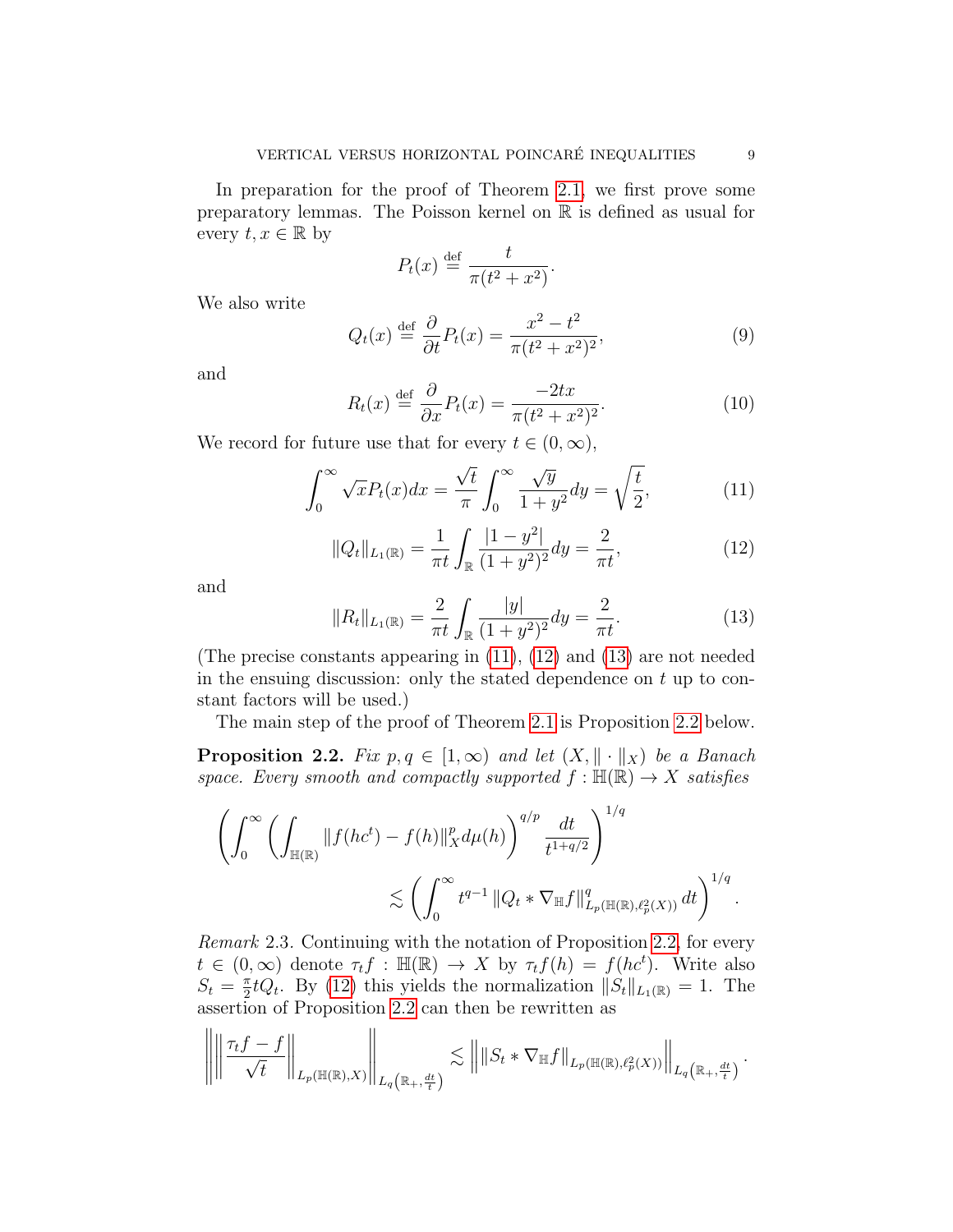Introducing  $S_t$  in this way helps explain the meaning of the powers of t that appear in the statement of Proposition [2.2,](#page-8-0) but it makes the ensuing proofs more cumbersome. We will therefore continue working with  $Q_t$  rather than  $S_t$  in what follows.

Assuming the validity of Proposition [2.2](#page-8-0) for the moment, we now proceed to show how it implies Theorem [2.1.](#page-7-0)

*Proof of Theorem [2.1.](#page-7-0)* Given a Banach space space  $(\mathbb{B}, \|\cdot\|_{\mathbb{B}})$ , for every function  $\phi \in L_p(\mathbb{R}, \mathbb{B})$  its generalized Littlewood-Paley g-function  $\mathfrak{G}_q(\phi): \mathbb{R} \to [0,\infty]$  is defined as follows.

<span id="page-9-4"></span>
$$
\mathfrak{G}_q(\phi)(x) \stackrel{\text{def}}{=} \left( \int_0^\infty t^{q-1} \|Q_t * \phi(x)\|_{\mathbb{B}}^q dt \right)^{1/q}.
$$
 (14)

A beautiful theorem of Martinez, Torrea and Xu [\[MTX06,](#page-27-9) Thm. 2.1] asserts that if  $\delta_{(\mathbb{B},\|\cdot\|_{\mathbb{B}})}(\varepsilon) \geqslant (\xi \varepsilon)^q$  for every  $\varepsilon \in (0,1)$  and some constant  $\xi \in (0,1)$  then for every  $p \in (1,\infty)$ ,

<span id="page-9-0"></span>
$$
\phi \in L_p(\mathbb{R}, \mathbb{B}) \implies \|\mathfrak{G}_q(\phi)\|_{L_p(\mathbb{R}, \mathbb{B})} \lesssim_{\xi, p, q} \|\phi\|_{L_p(\mathbb{R}, \mathbb{B})}.
$$
 (15)

In fact, it is shown in [\[MTX06\]](#page-27-9) that the validity of  $(15)$  for some  $p \in (1,\infty)$  (equivalently for all  $p \in (1,\infty)$ ) is equivalent to B admitting an equivalent norm whose modulus of uniform convexity is at least a constant multiple of  $\varepsilon^q$ . Note that Theorem 2.1 of [\[MTX06\]](#page-27-9) asserts [\(15\)](#page-9-0) under the assumption that  $(\mathbb{B}, \|\cdot\|_{\mathbb{B}})$  has martingale cotype q, but this follows from our assumption on the modulus of uniform convexity of  $(\mathbb{B}, \|\cdot\|_{\mathbb{B}})$  by important work of Pisier [\[Pis75\]](#page-28-0).

We shall apply [\(15\)](#page-9-0) to  $\mathbb{B} = L_p(\mathbb{R}^2, \ell_p^2(X))$ . Since we are assuming in Theorem [2.1](#page-7-0) that  $p \in (1, q]$ , by a result of Figiel [\[Fig76\]](#page-27-10) there exists  $\xi = \xi(\eta, p, q) \in (0, 1)$  such that  $\delta_{(\mathbb{B}, \|\cdot\|_{\mathbb{B}})}(\varepsilon) \geqslant (\xi \varepsilon)^q$  for every  $\varepsilon \in (0, 1)$ (see Corollary 6.4 in [\[MN12\]](#page-27-11) for an explicit dependence of  $\xi$  on  $\eta$ ,  $p$ ,  $q$ ). Recalling [\(3\)](#page-6-1), consider the function  $\phi = (\nabla_{\mathbb{H}} f)^c : \mathbb{R} \to \mathbb{B}$ . Then,

$$
\left(\int_0^\infty t^{q-1} \|Q_t * \nabla_{\mathbb{H}} f\|_{L_p(\mathbb{H}(\mathbb{R}), \ell_p^2(X))}^q dt\right)^{1/q} \n= \left(\int_0^\infty \left(\int_{\mathbb{R}} (t \|Q_t * \phi(z)\|_{\mathbb{B}})^p dz\right)^{q/p} \frac{dt}{t}\right)^{1/q}
$$
\n(16)

<span id="page-9-2"></span><span id="page-9-1"></span>
$$
\leqslant \left( \int_{\mathbb{R}} \left( \int_0^\infty \left( t \left\| Q_t * \phi(z) \right\|_{\mathbb{B}} \right)^q \frac{dt}{t} \right)^{p/q} dz \right)^{1/p} \tag{17}
$$

<span id="page-9-3"></span>
$$
= \|\mathfrak{G}_q(\phi)\|_{L_p(\mathbb{R}, \mathbb{B})} \lesssim_{\eta, p, q} \|\phi\|_{L_p(\mathbb{R}, \mathbb{B})},
$$
\n(18)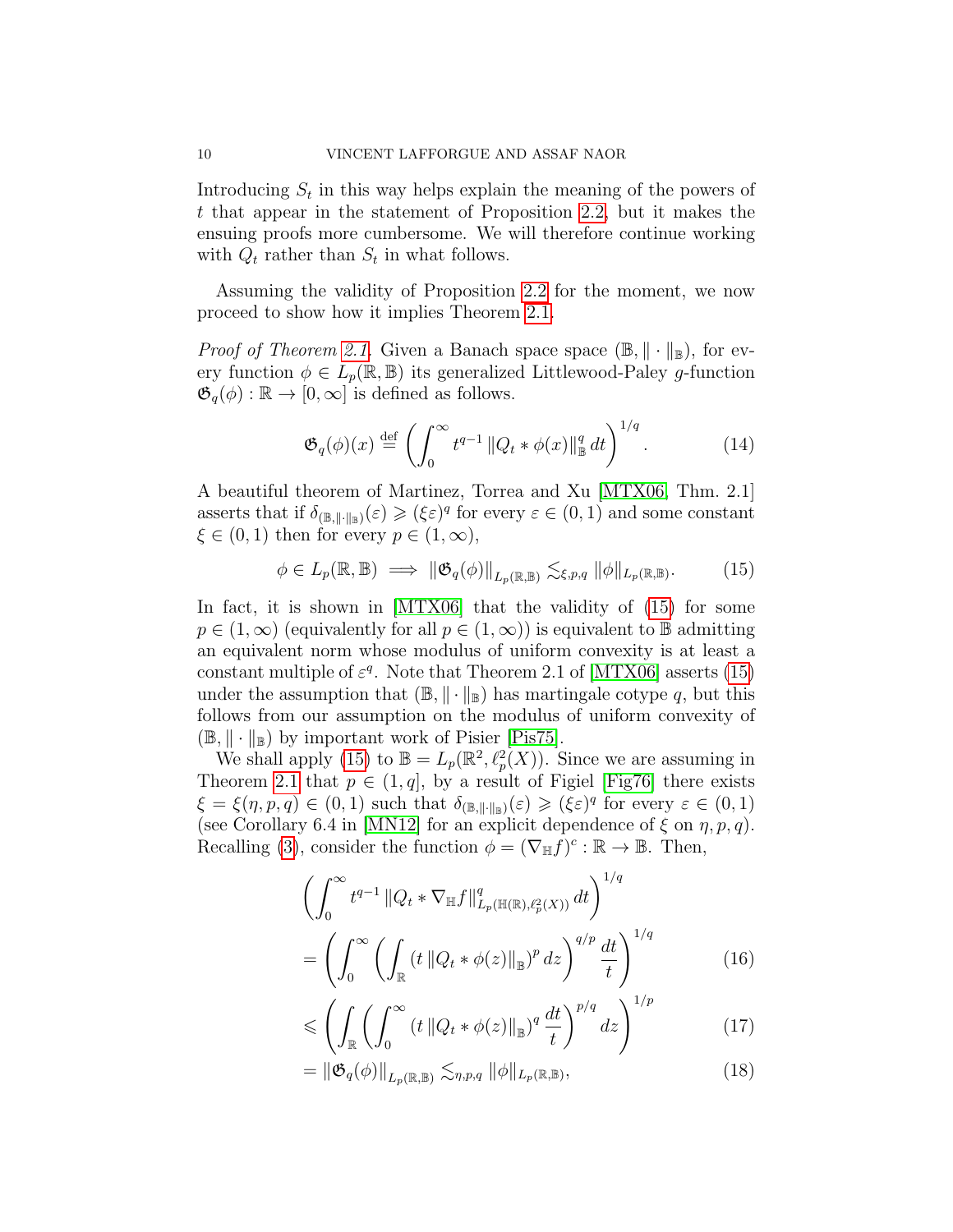where in [\(16\)](#page-9-1) we used the definitions of  $\mathbb B$  and  $\phi$ , in [\(17\)](#page-9-2) we used the fact that  $p \leq q$ , and in [\(18\)](#page-9-3) we used [\(14\)](#page-9-4) and [\(15\)](#page-9-0). Noting that by the definition of  $\phi$  we have  $\|\phi\|_{L_p(\mathbb{R},\mathbb{B})} = \|\nabla_{\mathbb{H}}f\|_{L_p(\mathbb{H}(\mathbb{R}),\ell_p^2(X))}$ , the desired inequality [\(8\)](#page-7-1) follows from Proposition [2.2.](#page-8-0)  $\Box$ 

We now pass to the proof of Proposition [2.2.](#page-8-0)

<span id="page-10-0"></span>**Lemma 2.4.** Suppose that  $p \in [1,\infty)$  and  $t \in (0,\infty)$ . Then for every Banach space  $(X, \|\cdot\|_X)$  and every smooth and compactly supported  $f : \mathbb{H}(\mathbb{R}) \to X$  we have

<span id="page-10-4"></span>
$$
||Q_t * f - Q_{2t} * f||_{L_p(\mathbb{H}(\mathbb{R}), X)} \lesssim \sqrt{t} \cdot ||Q_t * \nabla_{\mathbb{H}} f||_{L_p(\mathbb{H}(\mathbb{R}), \ell_p^2(X))}. \tag{19}
$$

*Proof.* The semigroup property of  $P_t$  implies that  $P_{2t} = P_t * P_t$ . By differentiating this identity with respect to t we have  $Q_{2t} = P_t * Q_t$ . Consequently, for every  $h \in \mathbb{H}(\mathbb{R})$  we have

$$
Q_t * f(h) - Q_{2t} * f(h) = Q_t * f(h) - P_t * Q_t * f(h)
$$
  
= 
$$
\int_{\mathbb{R}} P_t(u) (Q_t * f(h) - Q_t * f(hc^{-u})) du, (20)
$$

where we used the fact that  $\int_{\mathbb{R}} P_t(u) du = 1$ .

For every  $s \in [0, \infty)$  let  $\gamma_s : [0, 4\sqrt{s}] \to \mathbb{H}(\mathbb{R})$  be the commutator path joining  $e_{\mathbb{H}}$  and  $c^s$ , i.e.,

<span id="page-10-3"></span><span id="page-10-1"></span>
$$
\gamma_s(\theta) \stackrel{\text{def}}{=} \begin{cases} a^{\theta} & \text{if } 0 \leq \theta \leq \sqrt{s}, \\ a^{\sqrt{s}} b^{\theta-\sqrt{s}} & \text{if } \sqrt{s} \leq \theta \leq 2\sqrt{s}, \\ a^{\sqrt{s}} b^{\sqrt{s}} a^{-\theta+2\sqrt{s}} & \text{if } 2\sqrt{s} \leq \theta \leq 3\sqrt{s}, \\ a^{\sqrt{s}} b^{\sqrt{s}} a^{-\sqrt{s}} b^{-\theta+3\sqrt{s}} & \text{if } 3\sqrt{s} \leq \theta \leq 4\sqrt{s}. \end{cases}
$$

For every  $u \in [0, \infty)$  and  $h \in \mathbb{H}(\mathbb{R})$  we then have

$$
Q_t * f(h) - Q_t * f(hc^{-u}) = Q_t * f(hc^{-u}\gamma_u(4\sqrt{u})) - Q_t * f(hc^{-u})
$$
  
= 
$$
\int_0^{4\sqrt{u}} \frac{d}{d\theta} Q_t * f(hc^{-u}\gamma_u(\theta)) d\theta.
$$
 (21)

Recalling [\(5\)](#page-7-2) and [\(6\)](#page-7-3), observe that for every  $\theta \in [0, 4]$ √  $\overline{u}$  we have

<span id="page-10-2"></span>
$$
\frac{d}{d\theta}Q_t * f(hc^{-u}\gamma_u(\theta)) \in \left\{\partial_a Q_t * f(hc^{-u}\gamma_u(\theta)), \partial_b Q_t * f(hc^{-u}\gamma_u(\theta))\right\}
$$

$$
= \left\{Q_t * \partial_a f(hc^{-u}\gamma_u(\theta)), Q_t * \partial_b f(hc^{-u}\gamma_u(\theta))\right\}, \quad (22)
$$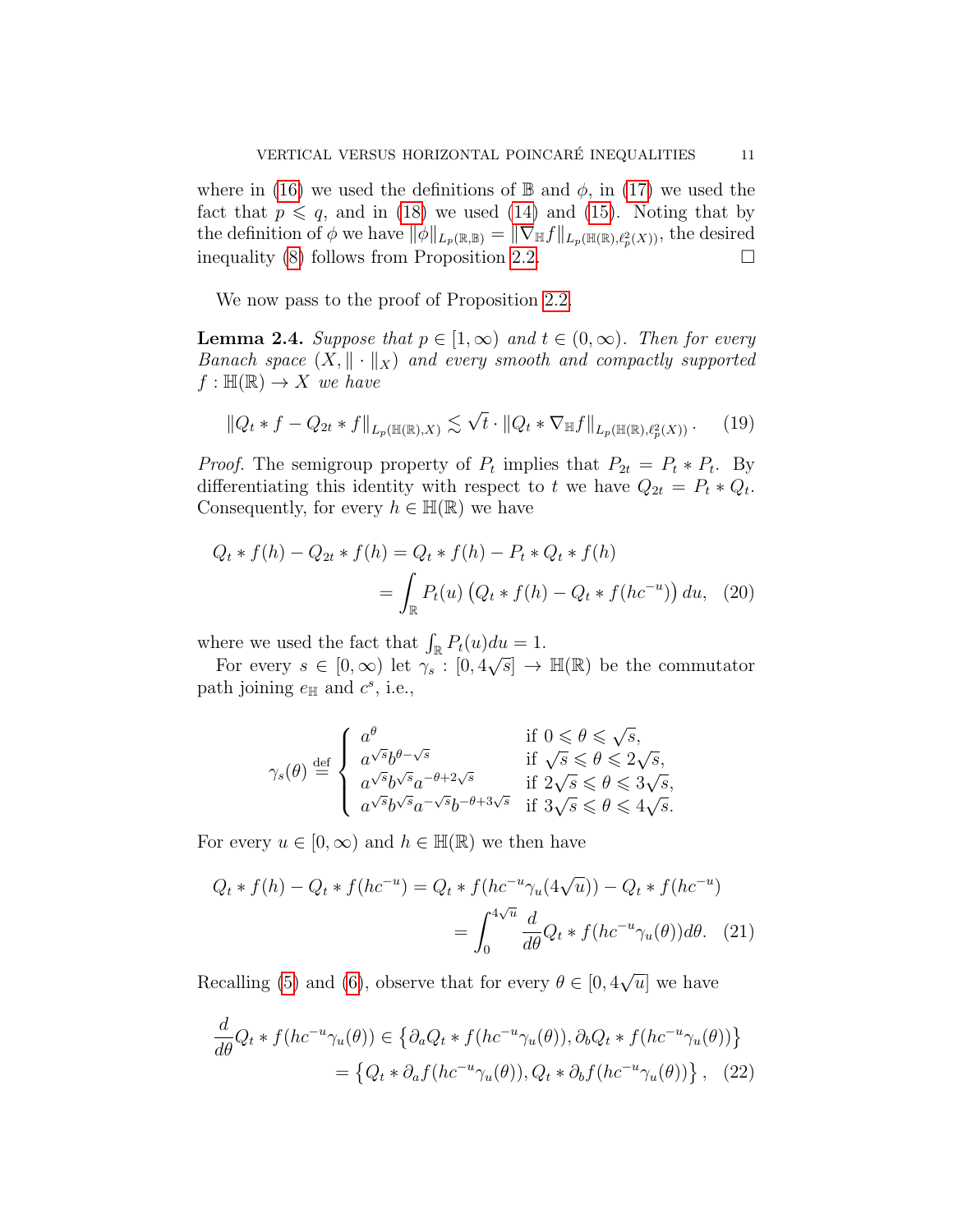where we also used the fact that convolution with  $Q_t$  commutes with  $∂<sub>a</sub>$  and  $∂<sub>b</sub>$ . Recalling [\(7\)](#page-7-4), we deduce from [\(21\)](#page-10-1) and [\(22\)](#page-10-2) that

$$
\left(\int_{\mathbb{H}(\mathbb{R})} \left\| \int_0^\infty P_t(u) \left( Q_t * f(h) - Q_t * f(hc^{-u}) \right) du \right\|_X^p d\mu(h) \right)^{1/p}
$$
  
\n
$$
\leq \int_0^\infty \int_0^{4\sqrt{u}} P_t(u) \left( \int_{\mathbb{H}(\mathbb{R})} \left\| Q_t * \nabla_{\mathbb{H}} f(hc^{-u} \gamma_u(\theta)) \right\|_{\ell_p^2(X)}^p d\mu(h) \right)^{1/p} d\theta du
$$
  
\n
$$
= \left( \int_0^\infty 4\sqrt{u} P_t(u) du \right) \left\| Q_t * \nabla_{\mathbb{H}} f \right\|_{L_p(\mathbb{H}(\mathbb{R}), \ell_p^2(X))} \tag{23}
$$

$$
= 2\sqrt{2t} \cdot ||Q_t * \nabla_{\mathbb{H}} f||_{L_p(\mathbb{H}(\mathbb{R}), \ell_p^2(X))},
$$
\n(24)

where in [\(23\)](#page-11-0) we used the right-invariance of the Haar measure  $\mu$  on  $\mathbb{H}(\mathbb{R})$  and in [\(24\)](#page-11-1) we used [\(11\)](#page-8-1).

The analogue of [\(21\)](#page-10-1) for  $u \in (-\infty, 0]$  is the identity

<span id="page-11-2"></span><span id="page-11-1"></span><span id="page-11-0"></span>
$$
Q_t * f(h) - Q_t * f(hc^{-u}) = -\int_0^{4\sqrt{|u|}} \frac{d}{d\theta} Q_t * f(h\gamma_{-u}(\theta))d\theta.
$$

This, combined with the above reasoning yields the estimate

$$
\left(\int_{\mathbb{H}(\mathbb{R})} \left\| \int_{-\infty}^{0} P_t(u) \left( Q_t * f(h) - Q_t * f(hc^{-u}) \right) du \right\|_{X}^{p} d\mu(h) \right)^{1/p}
$$
  
\$\leq 2\sqrt{2t} \cdot ||Q\_t \* \nabla\_{\mathbb{H}} f||\_{L\_p(\mathbb{H}(\mathbb{R}), \ell\_p^2(X))} \cdot (25)\$

[\(24\)](#page-11-1) and [\(25\)](#page-11-2) combined with [\(20\)](#page-10-3) yields the desired inequality [\(19\)](#page-10-4).  $\Box$ 

<span id="page-11-3"></span>**Lemma 2.5.** Fix  $p, q \in [1, \infty)$ . For every Banach space  $(X, \|\cdot\|_X)$ , every smooth and compactly supported  $f : \mathbb{H}(\mathbb{R}) \to X$  satisfies

$$
\left(\int_0^\infty t^{\frac{q}{2}-1} \|Q_t*f\|^q_{L_p(\mathbb{H}(\mathbb{R}),X)} dt\right)^{1/q} \lesssim \left(\int_0^\infty t^{q-1} \|Q_t*\nabla_{\mathbb{H}}f\|^q_{L_p(\mathbb{H}(\mathbb{R}),\ell_p^2(X))} dt\right)^{1/p}.
$$

*Proof.* Observe that  $\lim_{t\to\infty} Q_t * f = 0$  in  $L_p(\mathbb{H}(\mathbb{R}), X)$ . Indeed, by Young's inequality,

$$
||Q_t * f||_{L_p(\mathbb{H}(\mathbb{R}),X)} \leq ||Q_t||_{L_1(\mathbb{R})} \cdot ||f||_{L_p(\mathbb{H}(\mathbb{R}),X)} \stackrel{(12)}{=} \frac{2}{\pi t} \cdot ||f||_{L_p(\mathbb{H}(\mathbb{R}),X)}.
$$

We therefore have the identity

$$
Q_t * f = \sum_{m=1}^{\infty} (Q_{2^{m-1}t} * f - Q_{2^{m}t} * f),
$$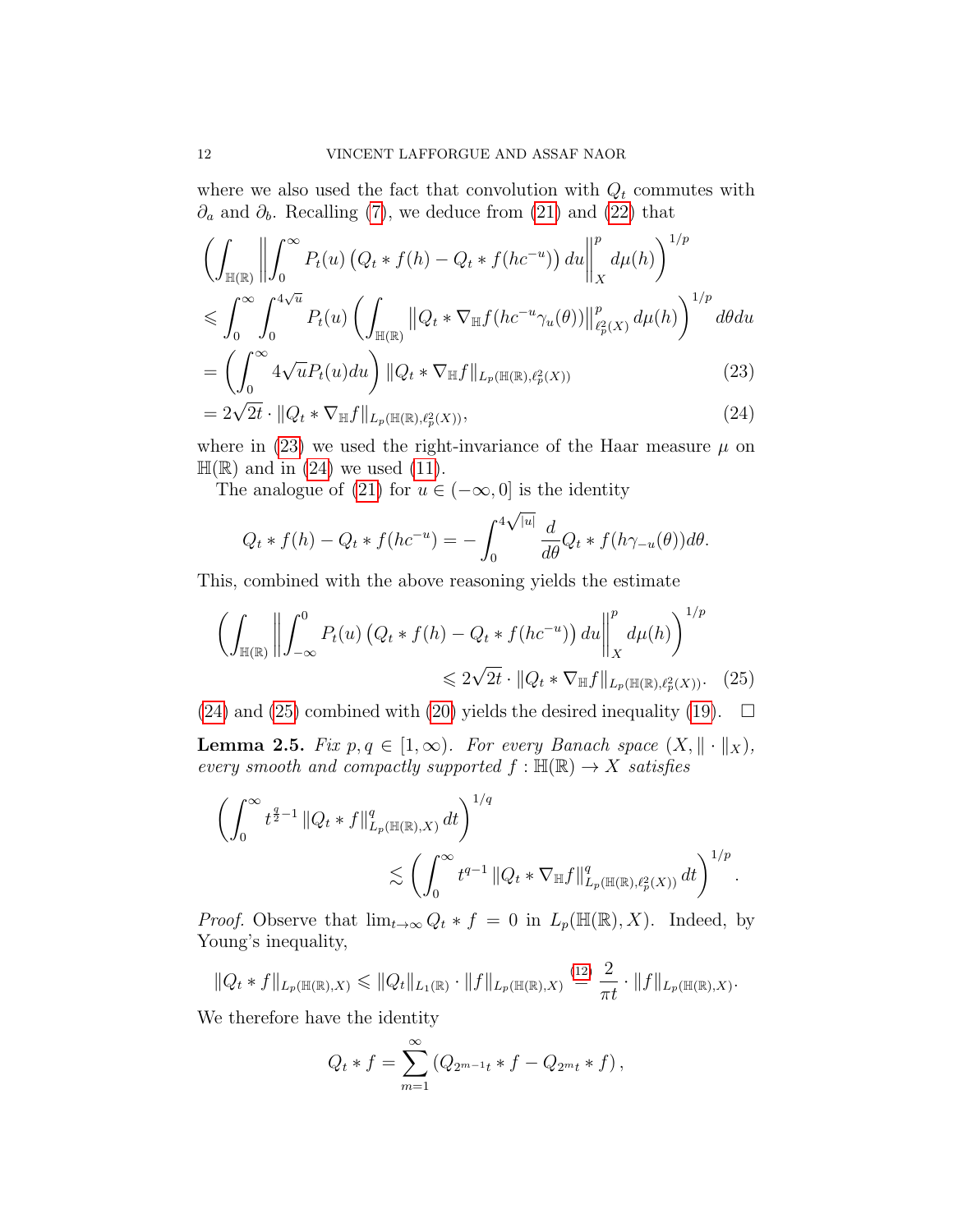from which it follows that

<span id="page-12-0"></span>
$$
\left(\int_{0}^{\infty} t^{\frac{q}{2}-1} \|Q_t * f\|_{L_p(\mathbb{H}(\mathbb{R}),X)}^q dt\right)^{1/q}
$$
\n
$$
\leqslant \sum_{m=1}^{\infty} \left(\int_{0}^{\infty} t^{\frac{q}{2}-1} \|Q_{2^{m-1}t} * f - Q_{2^m t} * f\|_{L_p(\mathbb{H}(\mathbb{R}),X)}^q dt\right)^{1/q}
$$
\n
$$
\leqslant \sum_{m=1}^{\infty} \left(\int_{0}^{\infty} t^{\frac{q}{2}-1} (2^{m-1}t)^{q/2} \|Q_{2^{m-1}t} * \nabla_{\mathbb{H}} f\|_{L_p(\mathbb{H}(\mathbb{R}),\ell_p^2(X))}^q dt\right)^{1/q} (26)
$$
\n
$$
= \left(\sum_{m=1}^{\infty} \frac{1}{2^{(m-1)/2}}\right) \left(\int_{0}^{\infty} s^{q-1} \|Q_s * \nabla_{\mathbb{H}} f\|_{L_p(\mathbb{H}(\mathbb{R}),\ell_p^2(X))}^q ds\right)^{1/p}, \quad (27)
$$

<span id="page-12-1"></span>where [\(26\)](#page-12-0) uses Lemma [2.4,](#page-10-0) and [\(27\)](#page-12-1) follows from the change of variable  $s = 2^{m-1}t$  in each of the summands of [\(26\)](#page-12-0).

Lemma [2.6](#page-12-2) below is an analogue of a standard fact in Littlewood-Paley theory: it is commonly stated for real-valued functions defined on R, while we need a statement for Banach space-valued functions defined on  $\mathbb{H}(\mathbb{R})$ . In the real-valued case this fact has several known proofs, and while we do not know how to extend all of them to the vectorvalued setting, the argument below is nothing more than the obvious modification of the corresponding proof in Stein's book [\[Ste70\]](#page-28-6).

<span id="page-12-2"></span>**Lemma 2.6.** Fix  $p, q \in [1, \infty)$  and let  $(X, \|\cdot\|_X)$  be a Banach space. Every smooth and compactly supported  $f : \mathbb{H}(\mathbb{R}) \to X$  satisfies

<span id="page-12-4"></span>
$$
\left(\int_0^\infty \left(\int_{\mathbb{H}(\mathbb{R})} \|f(hc^t) - f(h)\|_X^p d\mu(h)\right)^{q/p} \frac{dt}{t^{1+q/2}}\right)^{1/q} \lesssim \left(\int_0^\infty t^{\frac{q}{2}-1} \|Q_t * f\|_{L_p(\mathbb{H}(\mathbb{R}),X)}^q dt\right)^{1/q}.\tag{28}
$$

*Proof.* For every  $(h, t) \in \mathbb{H}(\mathbb{R}) \times (0, \infty)$  write

<span id="page-12-3"></span>
$$
f(hct) - f(h) = [f(hct) - Pt * f(hct)] + [Pt * f(hct) - Pt * f(h)] + [Pt * f(h) - f(h)].
$$
 (29)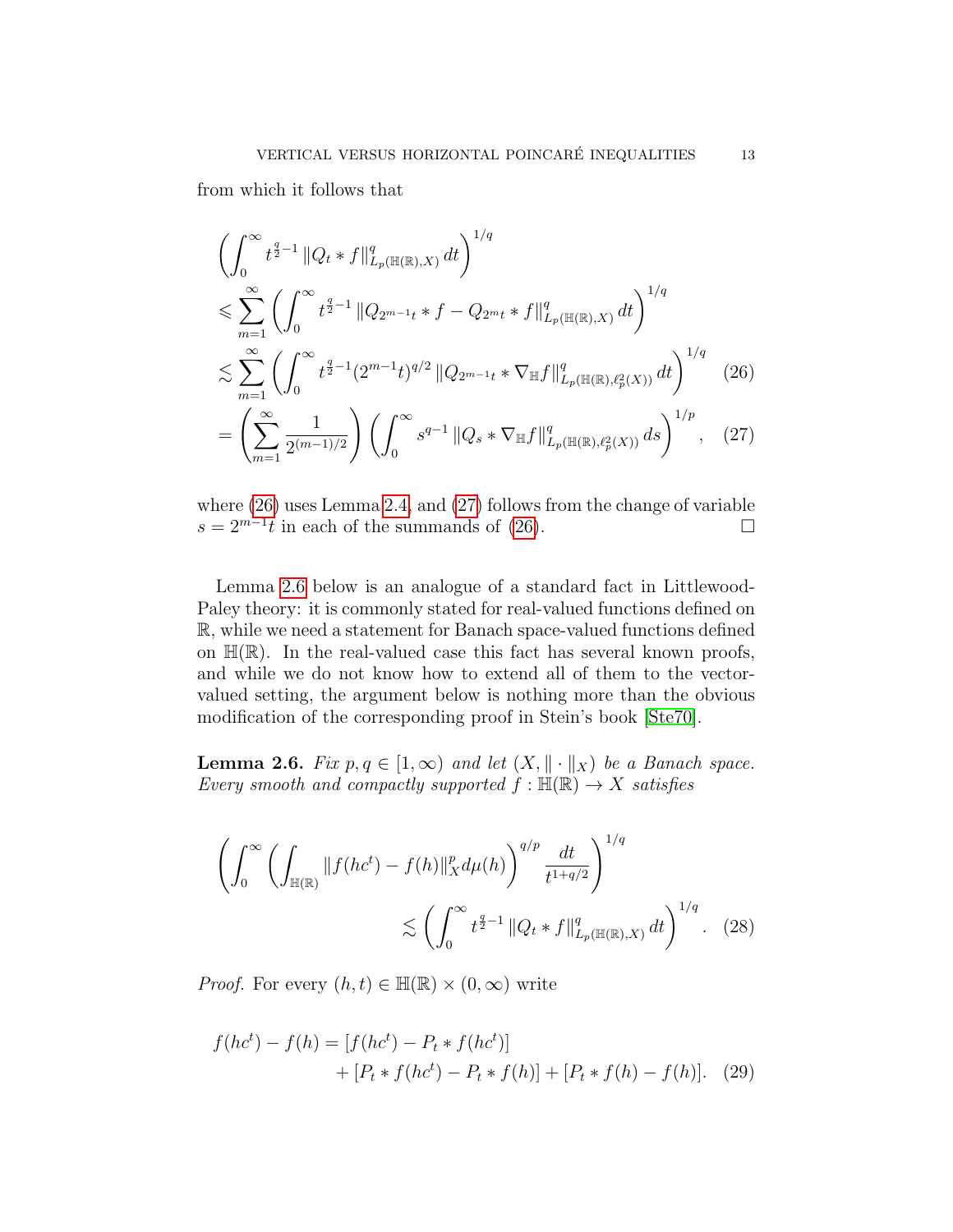We proceed to bound each of the terms in the right hand side of [\(29\)](#page-12-3) separately. Firstly,

$$
\left(\int_0^\infty \left(\int_{\mathbb{H}(\mathbb{R})} \|f(hc^t) - P_t * f(hc^t)\|_X^p d\mu(h)\right)^{q/p} \frac{dt}{t^{1+q/2}}\right)^{1/q}
$$
\n
$$
= \left(\int_0^\infty \left(\int_{\mathbb{H}(\mathbb{R})} \left\| \int_0^t Q_s * f(hc^t) ds \right\|_X^p d\mu(h)\right)^{q/p} \frac{dt}{t^{1+q/2}}\right)^{1/q} \tag{30}
$$

<span id="page-13-1"></span><span id="page-13-0"></span>
$$
\leqslant \left( \int_0^\infty \left( \int_0^t \|Q_s * f\|_{L_p(\mathbb{H}(\mathbb{R}), X)} ds \right)^q \frac{dt}{t^{1+q/2}} \right)^{1/q} \tag{31}
$$

<span id="page-13-2"></span>
$$
\leqslant 2\left(\int_0^\infty t^{\frac{q}{2}-1} \|Q_t * f(x)\|_{L_p(\mathbb{H}(\mathbb{R}),X)}^q dt\right)^{1/q},\tag{32}
$$

where for [\(30\)](#page-13-0) recall that in [\(9\)](#page-8-4) we defined  $Q_t$  as the time derivative of  $P_t$ , in [\(31\)](#page-13-1) we used the triangle inequality in  $L_p(\mathbb{H}(\mathbb{R}), X)$  and the fact that the Haar measure  $\mu$  is right-invariant, and in [\(32\)](#page-13-2) we used Hardy's inequality (see [\[Ste70,](#page-28-6) Sec. A.4]). The rightmost term in the right hand side of [\(29\)](#page-12-3) is bounded using the same argument, yielding the following inequality.

$$
\left(\int_0^\infty \left(\int_{\mathbb{H}(\mathbb{R})} \|P_t * f(h) - f(h)\|_X^p d\mu(h)\right)^{q/p} \frac{dt}{t^{1+q/2}}\right)^{1/q} \le 2 \left(\int_0^\infty t^{\frac{q}{2}-1} \|Q_t * f(x)\|_{L_p(\mathbb{H}(\mathbb{R}),X)}^q dt\right)^{1/q}.\tag{33}
$$

To bound the middle term in the right hand side of [\(29\)](#page-12-3) recall that by the semigroup property of the Poisson kernel, for every  $t \in (0,\infty)$ we have  $P_t = P_{t/2} * P_{t/2}$ . As we have done in the proof of Lemma [2.4,](#page-10-0) differentiation of this identity with respect to t yields  $Q_t = P_{t/2} * Q_{t/2}$ . Consequently, recalling the definition of  $R_t$  in [\(10\)](#page-8-5),

<span id="page-13-4"></span><span id="page-13-3"></span>
$$
\frac{\partial}{\partial t}R_t = \frac{\partial}{\partial x}Q_t = \frac{\partial}{\partial x}\left(P_{t/2} * Q_{t/2}\right) = R_{t/2} * Q_{t/2}.
$$
 (34)

Observe that  $\lim_{t\to\infty} R_t * f = 0$  in  $L_p(\mathbb{H}(\mathbb{R}), X)$ . Indeed,

$$
||R_t * f||_{L_p(\mathbb{H}(\mathbb{R}),X)} \leq ||R_t||_{L_1(\mathbb{R})} \cdot ||f||_{L_p(\mathbb{H}(\mathbb{R}),X)} \stackrel{(13)}{=} \frac{2}{\pi t} \cdot ||f||_{L_p(\mathbb{H}(\mathbb{R}),X)}.
$$

Consequently,

$$
R_t * f = -\int_t^\infty \frac{\partial}{\partial s} (R_s * f) ds \stackrel{(34)}{=} -\int_t^\infty R_{s/2} * (Q_{s/2} * f) ds. \tag{35}
$$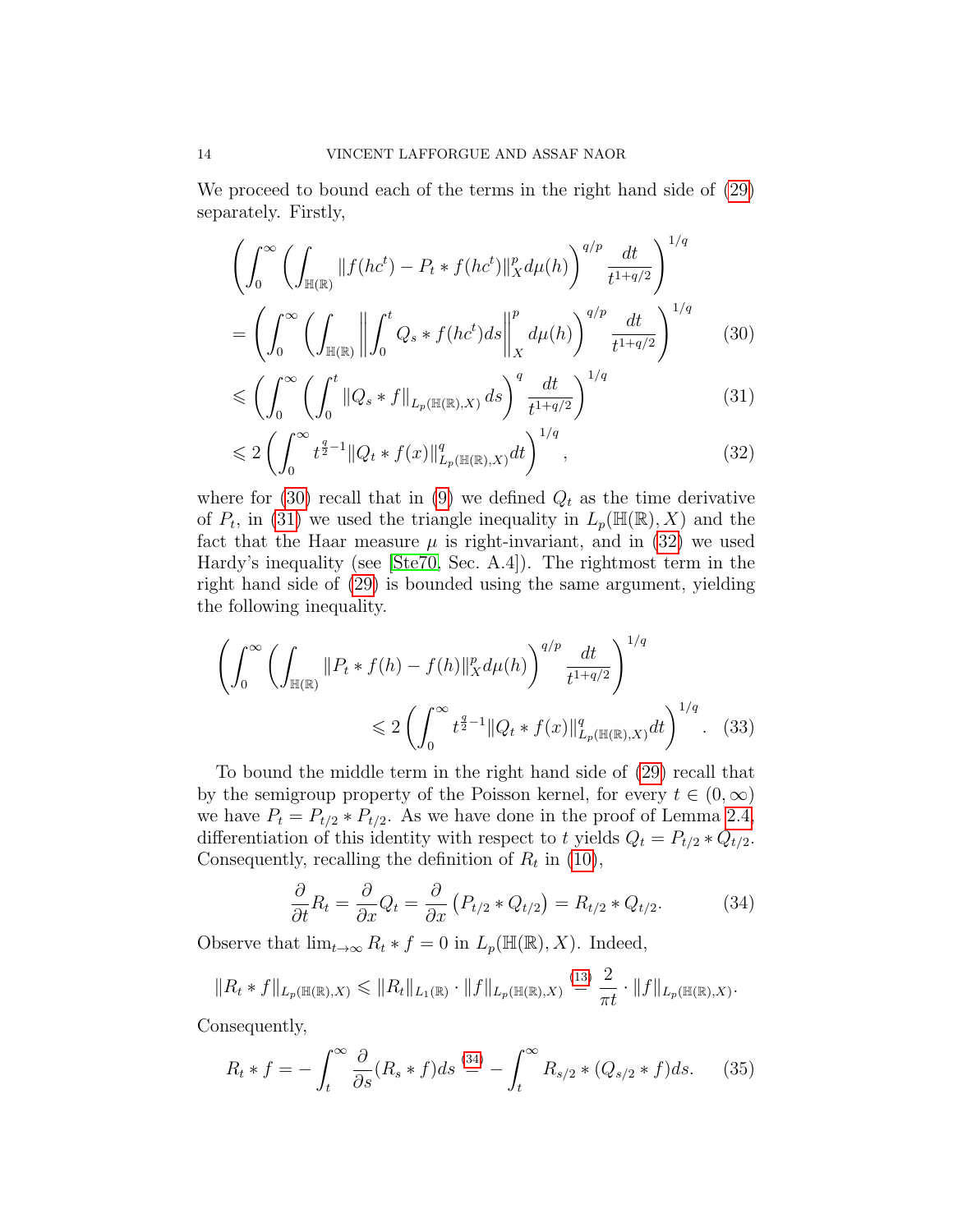The middle term in the right hand side of [\(29\)](#page-12-3) can therefore be rewritten as follows.

$$
P_t * f(hc^t) - P_t * f(h) = \int_0^t R_t * f(hc^u) du
$$
  
= 
$$
- \int_0^t \int_t^\infty R_{s/2} * (Q_{s/2} * f)(hc^u) ds du. \quad (36)
$$

Observe that for every  $t \in (0, \infty)$  we have

<span id="page-14-2"></span><span id="page-14-0"></span>
$$
\left(\int_{\mathbb{H}(\mathbb{R})} \left\| \int_0^t \int_t^\infty R_{s/2} * (Q_{s/2} * f)(hc^u) ds du \right\|_X^p d\mu(h) \right)^{1/p}
$$
  

$$
\leqslant \int_0^t \int_t^\infty \left( \int_{\mathbb{H}(\mathbb{R})} \left\| R_{s/2} * (Q_{s/2} * f)(hc^u) \right\|_X^p d\mu(h) \right)^{1/p} ds du \quad (37)
$$

<span id="page-14-1"></span>
$$
=t\int_{t}^{\infty}||R_{s/2}*(Q_{s/2}*f)||_{L_{p}(\mathbb{H}(\mathbb{R}),X)}ds,
$$
\n(38)

where [\(37\)](#page-14-0) uses the triangle inequality in  $L_p(\mathbb{H}(\mathbb{R}), X)$  and [\(38\)](#page-14-1) uses the right-invariance of the Haar measure  $\mu$ . By combining [\(36\)](#page-14-2) and [\(38\)](#page-14-1) the middle term in the right hand side of [\(29\)](#page-12-3) is bounded as follows.

<span id="page-14-3"></span>
$$
\left(\int_0^\infty \left(\int_{\mathbb{H}(\mathbb{R})} \|P_t * f(hc^t) - P_t * f(x)\|_X^p d\mu(h)\right)^{q/p} \frac{dt}{t^{1+q/2}}\right)^{1/q}
$$
\n
$$
\leqslant \left(\int_0^\infty t^{\frac{q}{2}-1} \left(\int_t^\infty \|R_{s/2} * (Q_{s/2} * f)\|_{L_p(\mathbb{H}(\mathbb{R}),X)} ds\right)^q dt\right)^{1/q}
$$
\n
$$
\leqslant 2 \left(\int_0^\infty t^{\frac{3q}{2}-1} \|R_{t/2} * (Q_{t/2} * f)\|_{L_p(\mathbb{H}(\mathbb{R}),X)}^q dt\right)^{1/q},\tag{39}
$$

where [\(39\)](#page-14-3) uses the second form of Hardy's inequality (see [\[Ste70,](#page-28-6) Sec. A.4]). By Young's inequality, for every  $t \in (0,\infty)$  we have

<span id="page-14-4"></span>
$$
||R_{t/2} * Q_{t/2} * f||_{L_p(\mathbb{H}(\mathbb{R}), X)} \le ||R_{t/2}||_{L_1(\mathbb{R})} \cdot ||Q_{t/2} * f||_{L_p(\mathbb{H}(\mathbb{R}), X)}
$$
  

$$
\stackrel{\text{(13)}}{=} \frac{4}{\pi t} \cdot ||Q_{t/2} * f||_{L_p(\mathbb{H}(\mathbb{R}), X)}.
$$
 (40)

A substitution of [\(40\)](#page-14-4) into [\(39\)](#page-14-3) yields the estimate

<span id="page-14-5"></span>
$$
\left(\int_0^\infty \left(\int_{\mathbb{H}(\mathbb{R})} \|P_t * f(hc^t) - P_t * f(h)\|_{X}^p d\mu(h)\right)^{q/p} \frac{dt}{t^{1+q/2}}\right)^{1/q}
$$
\n
$$
\leq \frac{8\sqrt{2}}{\pi} \left(\int_0^\infty t^{\frac{q}{2}-1} \|Q_t * f\|_{L_p(\mathbb{H}(\mathbb{R}),X)}^q dt\right)^{1/q}.\tag{41}
$$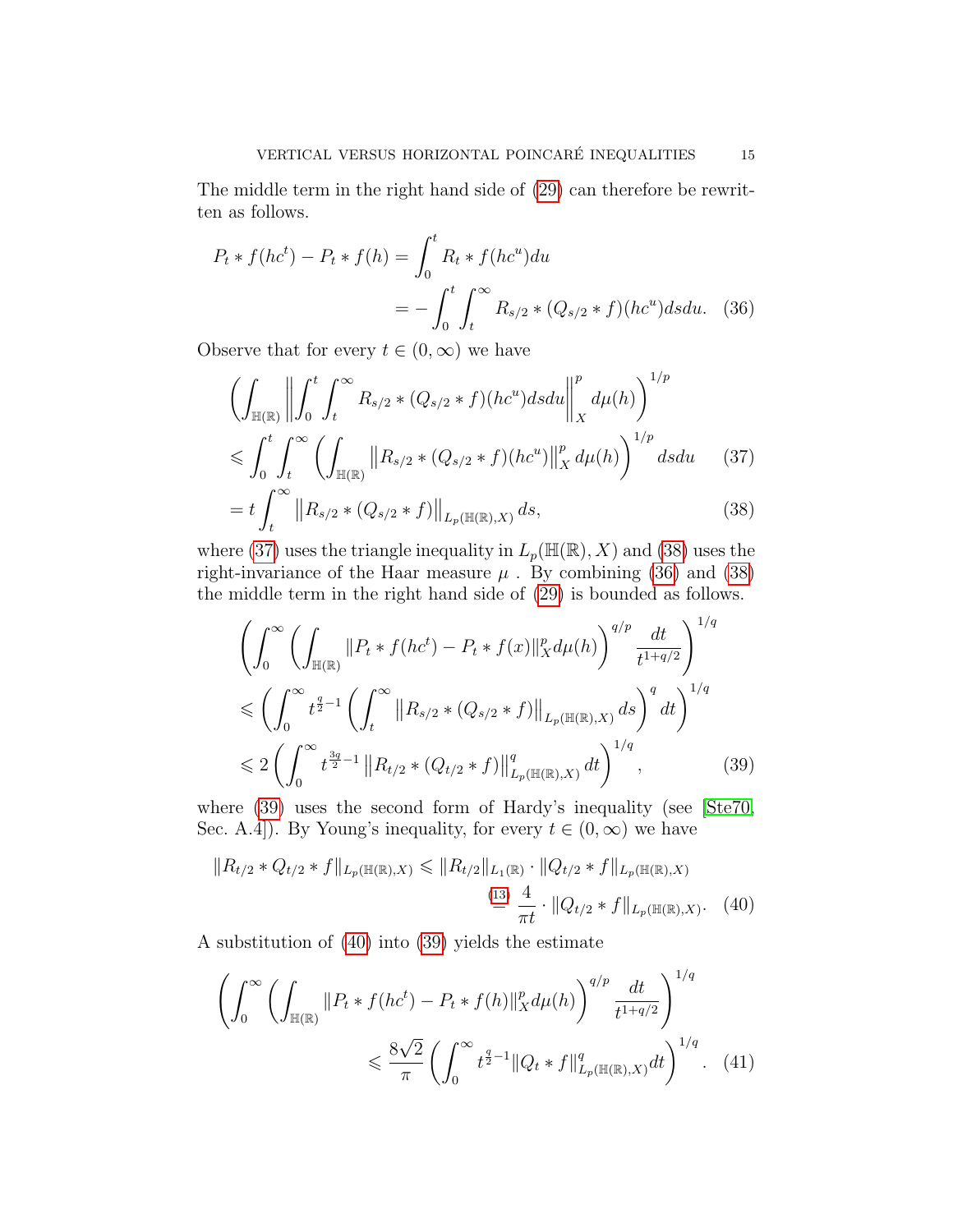The desired bound [\(28\)](#page-12-4) now follows by applying the triangle inequality in  $L_q(t^{-1-q/2}dxdt, L_p(\mathbb{H}(\mathbb{R}), X))$  to [\(29\)](#page-12-3) while using [\(32\)](#page-13-2), [\(33\)](#page-13-4), [\(41\)](#page-14-5). □

*Proof of Proposition [2.2.](#page-8-0)* Substitute Lemma [2.5](#page-11-3) into Lemma [2.6.](#page-12-2)  $\Box$ 

### <span id="page-15-2"></span>3. Proof of Theorem [1.1](#page-1-1)

<span id="page-15-0"></span>Our goal here is to prove the following theorem, the case  $p = q$  of which is Theorem [1.1.](#page-1-1)

<span id="page-15-1"></span>**Theorem 3.1.** For every  $\eta \in (0,1)$ ,  $q \in [2,\infty)$  and  $p \in (1,q]$  there exists  $K = K(\eta, p, q) \in (0, \infty)$  with the following property. Suppose that  $(X, \|\cdot\|_X)$  is a Banach space satisfying  $\delta_{(X, \|\cdot\|_X)}(\varepsilon) \geq (\eta \varepsilon)^q$  for every  $\varepsilon \in (0,1)$ . Then for every  $n \in \mathbb{N}$  and every  $f : \mathbb{H} \to X$  we have

$$
\left(\sum_{k=1}^{n^2} \frac{1}{k^{1+q/2}} \left(\sum_{x \in B_n} \|f(xc^k) - f(x)\|_X^p\right)^{q/p}\right)^{1/q} \le K \left(\sum_{x \in B_{21n}} \left(\|f(xa) - f(x)\|_X^p + \|f(xb) - f(x)\|_X^p\right)\right)^{1/p}.
$$
 (42)

Theorem [3.1](#page-15-1) will be shown to follow from its continuous counterpart, i.e., Theorem [2.1.](#page-7-0) This deduction resembles the corresponding argument appearing in Section 7 of [\[ANT10\]](#page-26-5), though there are some crucial differences. Other than dealing with an inequality of a different form, the main differences follow from the fact that [\[ANT10\]](#page-26-5) argues about a different notion of horizontal gradient, namely a coarse counterpart of  $\nabla_{\mathbb{H}}$ , and from the fact that [\[ANT10\]](#page-26-5) uses a Euclidean version of Kleiner's local Poincaré inequality [\[Kle10\]](#page-27-8), while we need a similar statement for functions taking values in general Banach spaces.

3.1. A local Poincaré inequality on  $H$ . Lemma [3.2](#page-16-0) below extends the local Poincaré inequality of Kleiner [\[Kle10,](#page-27-8) Thm. 2.2], who proved the same statement for real-valued functions and  $p = 2$ . The simple argument below shows that the same result holds true for functions taking value in a general metric space, a fact that will be useful for us later. In [\[Kle10\]](#page-27-8) the corresponding result is stated for arbitrary finitely generated groups, and while we state it for H, the same argument works mutatis mutandis in the full generality of [\[Kle10\]](#page-27-8).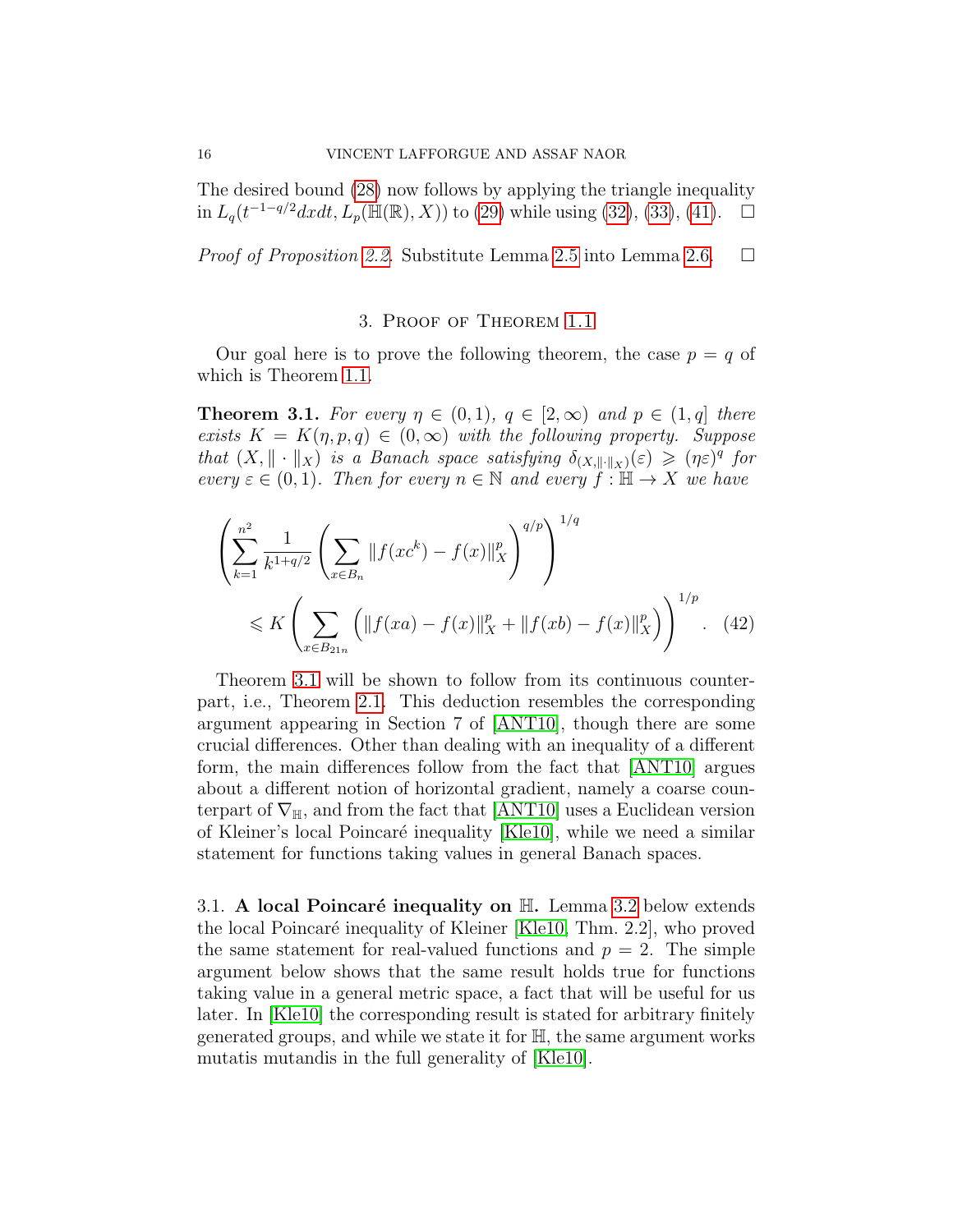<span id="page-16-0"></span>**Lemma 3.2.** Fix  $p \in [1,\infty)$  and  $n \in \mathbb{N}$ . Let  $(M, d_M)$  be a metric space. For every  $f : \mathbb{H} \to M$ ,

$$
\sum_{x,y \in B_n} d_M(f(x), f(y))^p
$$
  
\$\lesssim (2n)^{p+4} \sum\_{x \in B\_{3n}} \left( d\_M(f(xa), f(x))^p + d\_M(f(xb), f(x))^p \right).\$ (43)

*Proof.* For every  $z \in B_{2n}$  choose  $s_1(z), \ldots, s_{2n}(z) \in \{a, b, a^{-1}, b^{-1}, e_{\mathbb{H}}\}$ such that  $z = s_1(z) \cdots s_{2n}(z)$ . For  $i \in \{1, \ldots, 2n\}$  write  $w_i(z) =$  $s_1(z) \cdots s_i(z)$  and set  $w_0(z) = e_{\mathbb{H}}$ . By the triangle inequality and Hölder's inequality, for every  $x, y \in B_n$  we have

$$
d_M(f(x), f(y))^p
$$
  
\$\leq (2n)^{p-1} \sum\_{i=0}^{2n-1} d\_M(f(xw\_i(x^{-1}y)), f(xw\_i(x^{-1}y), s\_{i+1}(x^{-1}y)))^p\$.

Consequently,

$$
\sum_{x,y \in B_n} d_M(f(x), f(y))^p
$$
\n
$$
\leq (2n)^{p-1} \sum_{z \in B_{2n}} \sum_{i=1}^{2n-1} \sum_{x \in B_n} d_M(f(xw_i(z)), f(xw_i(z)s_{i+1}(z)))^p
$$
\n
$$
= (2n)^{p-1} \sum_{z \in B_{2n}} \sum_{i=0}^{2n-1} \sum_{g \in B_n w_i(z)} d_M(f(g), f(gs_{i+1}(z)))^p
$$
\n
$$
\leq (2n)^{p-1} \cdot |B_{2n}| \cdot 2n \sum_{h \in B_{3n}} \left( d_M(f(ha), f(h))^p + d_M(f(hb), f(h))^p \right).
$$

Since  $|B_{2n}| \n\asymp n^4$ , the desired inequality [\(51\)](#page-19-0) follows.

3.2. Localization of a discrete global inequality. Theorem [3.1](#page-15-1) is a local vertical versus horizontal Poincaré inequality in the sense that it involves sums over balls in H. While this form of the inequality is important for the deduction of lower bounds on bi-Lipschitz distortion of balls in H, the natural discrete analogue of Theorem [2.1](#page-7-0) is the following global vertical versus horizontal Poincaré inequality on  $\mathbb{H}$ .

<span id="page-16-1"></span>**Theorem 3.3.** For every  $\eta \in (0,\infty)$ ,  $q \in [2,\infty)$  and  $p \in (1,q]$  there exists  $K = K(\eta, p, q) \in (0, \infty)$  with the following property. Suppose that  $(X, \|\cdot\|_X)$  is a Banach space satisfying  $\delta_{(X, \|\cdot\|_X)}(\varepsilon) \geqslant (\eta \varepsilon)^q$  for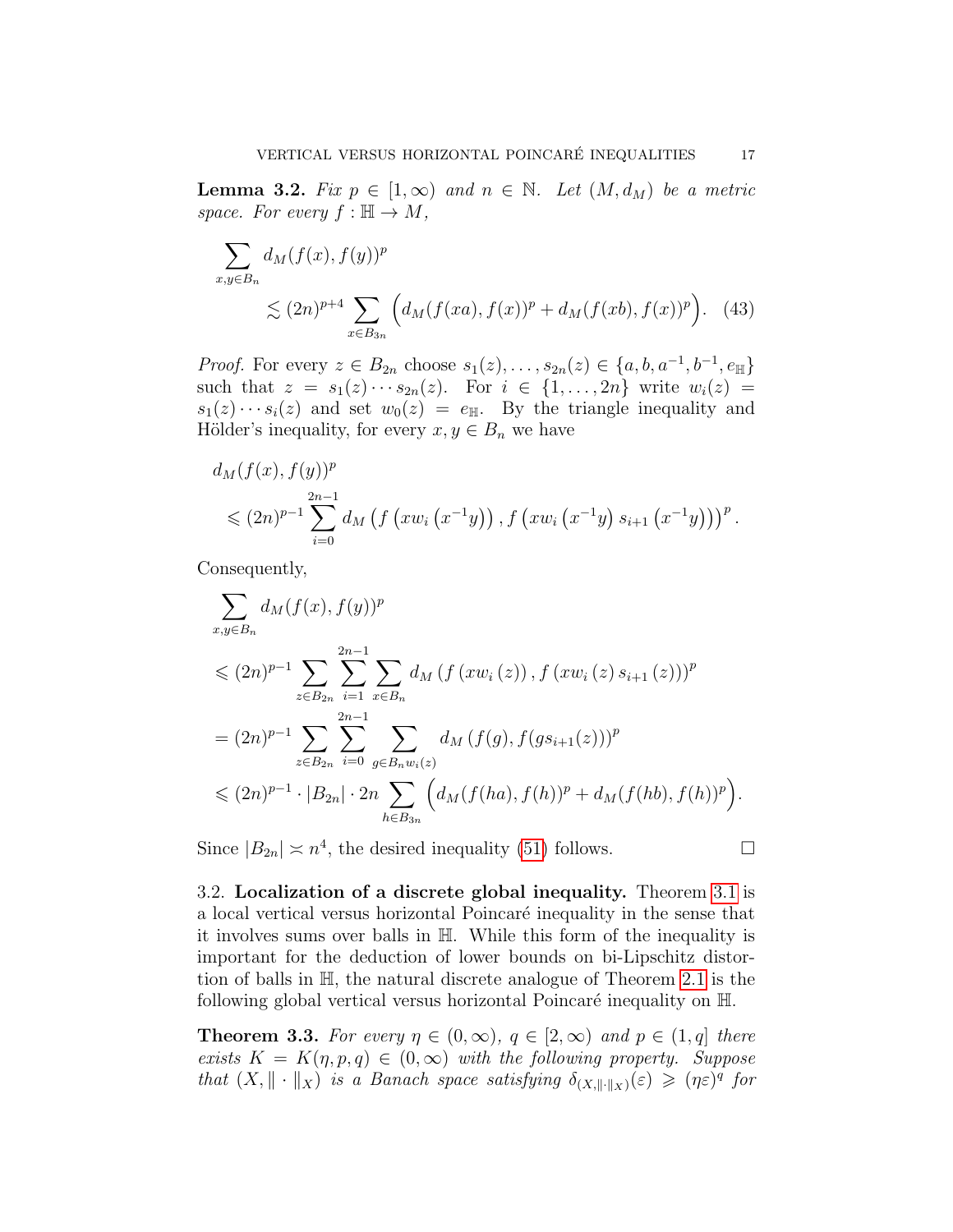every  $\varepsilon \in (0,1)$ . Then for every finitely supported  $f : \mathbb{H} \to X$  we have

<span id="page-17-2"></span>
$$
\left(\sum_{k=1}^{\infty} \frac{1}{k^{1+q/2}} \left(\sum_{x \in \mathbb{H}} \|f(xc^k) - f(x)\|_{X}^p\right)^{q/p}\right)^{1/q} \leq K \left(\sum_{x \in \mathbb{H}} \left(\|f(xa) - f(x)\|_{X}^p + \|f(xb) - f(x)\|_{X}^p\right)\right)^{1/p}.
$$
 (44)

Theorem [3.3](#page-16-1) will be deduced from Theorem [2.1](#page-7-0) via a partition of unity argument. This is done is Section [3.3](#page-18-0) below. We shall now assume the validity of Theorem [3.3](#page-16-1) and proceed, using Lemma [3.2,](#page-16-0) to conclude the proof of Theorem [3.1.](#page-15-1)

Proof of Theorem [3.1.](#page-15-1) The argument follows the proof of Claim 7.2 in [\[ANT10\]](#page-26-5). Fix  $n \in \mathbb{N}$  and a finitely supported  $f : \mathbb{H} \to X$ . By translating f we may assume that  $\sum_{x \in B_{7n}} f(x) = 0$ . Due to Lemma [3.2,](#page-16-0) this implies that

$$
\left(\sum_{x \in B_{7n}} \|f(x)\|_{X}^{p}\right)^{1/p} \n= \left(\sum_{x \in B_{7n}} \left\|\frac{1}{|B_{7n}|}\sum_{y \in B_{7n}} (f(x) - f(y))\right\|_{X}^{p}\right)^{1/p} \n\leq \left(\frac{1}{|B_{7n}|}\sum_{x,y \in B_{7n}} \|f(x) - f(y)\|_{X}^{p}\right)^{1/p} \n\leq n \left(\sum_{x \in B_{21n}} \left(\|f(xa) - f(x)\|_{X}^{p} + \|f(xb) - f(x)\|_{X}^{p}\right)\right)^{1/p}.
$$
\n(45)

Define a cutoff function  $\xi : \mathbb{H} \to [0, 1]$  by

<span id="page-17-1"></span><span id="page-17-0"></span>
$$
\xi(x) \stackrel{\text{def}}{=} \begin{cases} 1 & x \in B_{5n}, \\ 6 - \frac{d_W(x,e)}{n} & x \in B_{6n} \setminus B_{5n}, \\ 0 & x \in \mathbb{H} \setminus B_{6n}, \end{cases}
$$

and let  $\phi \stackrel{\text{def}}{=} \xi f$ . Then  $\phi$  is supported on  $B_{6n}$ . Since  $\xi$  is  $\frac{1}{n}$ -Lipschitz and takes values in [0, 1], for all  $s \in \{a, b\}$  and  $x \in \mathbb{H}$  we have

$$
\|\phi(x) - \phi(xs)\|_X \le |\xi(x) - \xi(xs)| \cdot \|f(x)\|_X + |\xi(xs)| \cdot \|f(x) - f(xs)\|_X
$$
  

$$
\le \frac{1}{n} \|f(x)\|_X + \|f(x) - f(xs)\|_X. \tag{46}
$$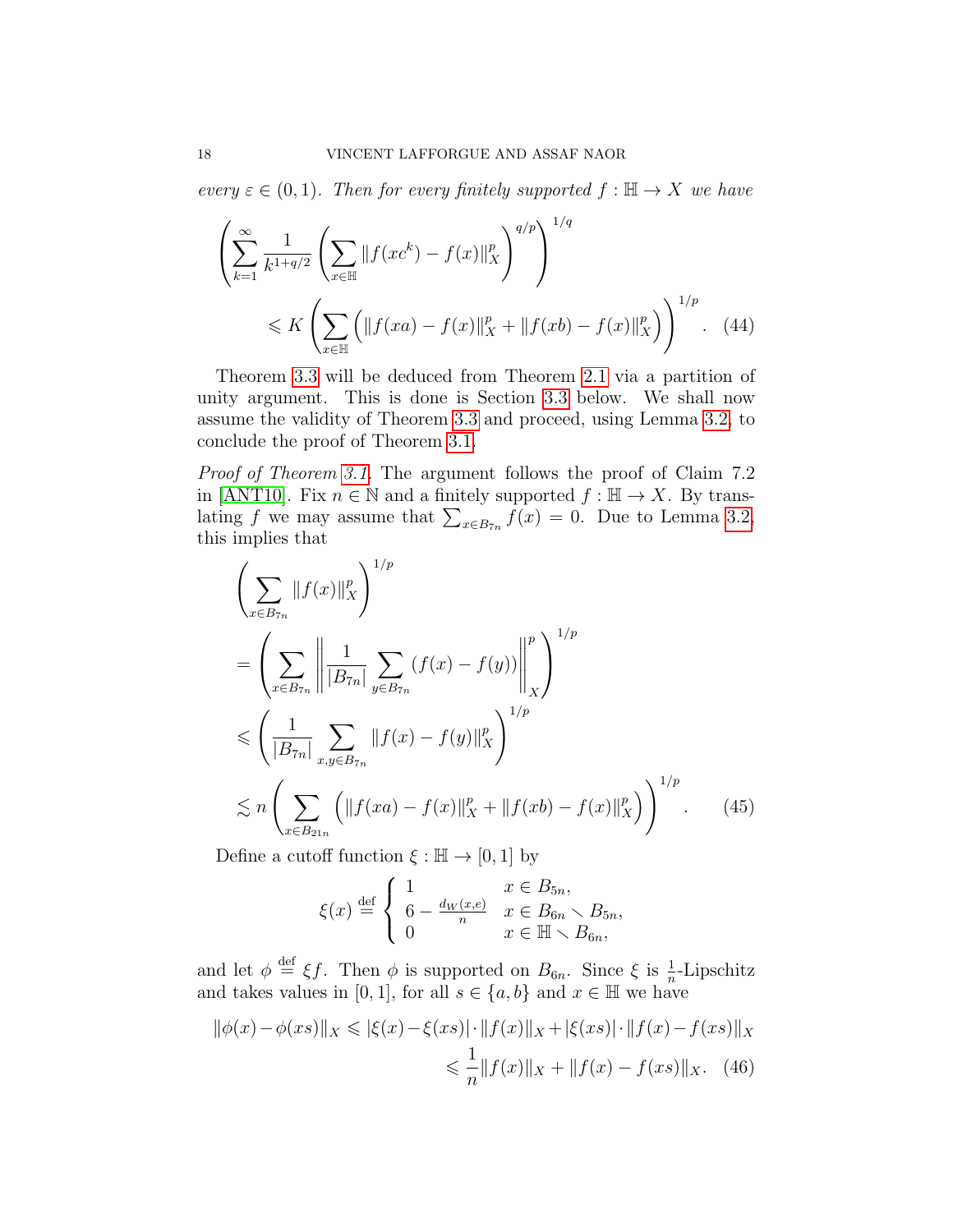If  $k \in \{1, ..., n^2\}$  then  $d_W(e_{\mathbb{H}}, c^k) \leq 4n$  (see [\[Bla03\]](#page-26-0)). Consequently, for every  $x \in B_n$  we have  $xc^k \in B_{5n}$ , and therefore  $\phi(x) = f(x)$  and  $\phi(xc^k) = f(xc^k)$ . Hence,

$$
\left(\sum_{k=1}^{n^2} \frac{1}{k^{1+q/2}} \left(\sum_{x \in B_n} \|f(xc^k) - f(x)\|_X^p\right)^{q/p}\right)^{1/q} \le \left(\sum_{k=1}^{\infty} \frac{1}{k^{1+q/2}} \left(\sum_{x \in \mathbb{H}} \|\phi(xc^k) - \phi(x)\|_X^p\right)^{q/p}\right)^{1/q}.\tag{47}
$$

Moreover,

<span id="page-18-4"></span><span id="page-18-2"></span><span id="page-18-1"></span>
$$
\left(\sum_{x\in\mathbb{H}}\left(\|\phi(xa)-\phi(x)\|_{X}^{p}+\|\phi(xb)-\phi(x)\|_{X}^{p}\right)\right)^{1/p} \n= \left(\sum_{x\in B_{7n}}\left(\|\phi(xa)-\phi(x)\|_{X}^{p}+\|\phi(xb)-\phi(x)\|_{X}^{p}\right)\right)^{1/p} (48) \n\leq \frac{2^{1/p}}{n}\left(\sum_{x\in B_{7n}}\|f(x)\|_{X}^{p}\right)^{1/p} \n+ \left(\sum_{x\in B_{7n}}\left(\|f(xa)-f(x)\|_{X}^{p}+\|f(xb)-f(x)\|_{X}^{p}\right)\right)^{1/p} (49) \n\leq \left(\sum_{x\in B_{21n}}\left(\|f(xa)-f(x)\|_{X}^{p}+\|f(xb)-f(x)\|_{X}^{p}\right)\right)^{1/p},
$$

<span id="page-18-3"></span>where [\(48\)](#page-18-1) holds true since  $\phi$  is supported on  $B_{6n}$ , [\(49\)](#page-18-2) uses [\(46\)](#page-17-0), and [\(50\)](#page-18-3) uses [\(45\)](#page-17-1). The desired inequality [\(42\)](#page-15-2) now follows from an application of Theorem [3.3](#page-16-1) to  $\phi$ , combined with [\(47\)](#page-18-4) and [\(50\)](#page-18-3).

<span id="page-18-0"></span>3.3. Discretization of Theorem [2.1.](#page-7-0) Here we prove Theorem [3.3,](#page-16-1) thus completing the proof of Theorem [3.1,](#page-15-1) and, as a special case, completing the proof of Theorem [1.1.](#page-1-1) The argument below is a variant of the proof of Claim 7.3 in [\[ANT10\]](#page-26-5).

We will use the following simple lemma, whose proof is similar to the proof of Lemma [3.2.](#page-16-0) Below, a mapping  $f : \mathbb{H} \to M$  is said to be finitely supported if there exists  $m_0 \in M$  such that  $|f^{-1}(M \setminus \{m_0\})| < \infty$ .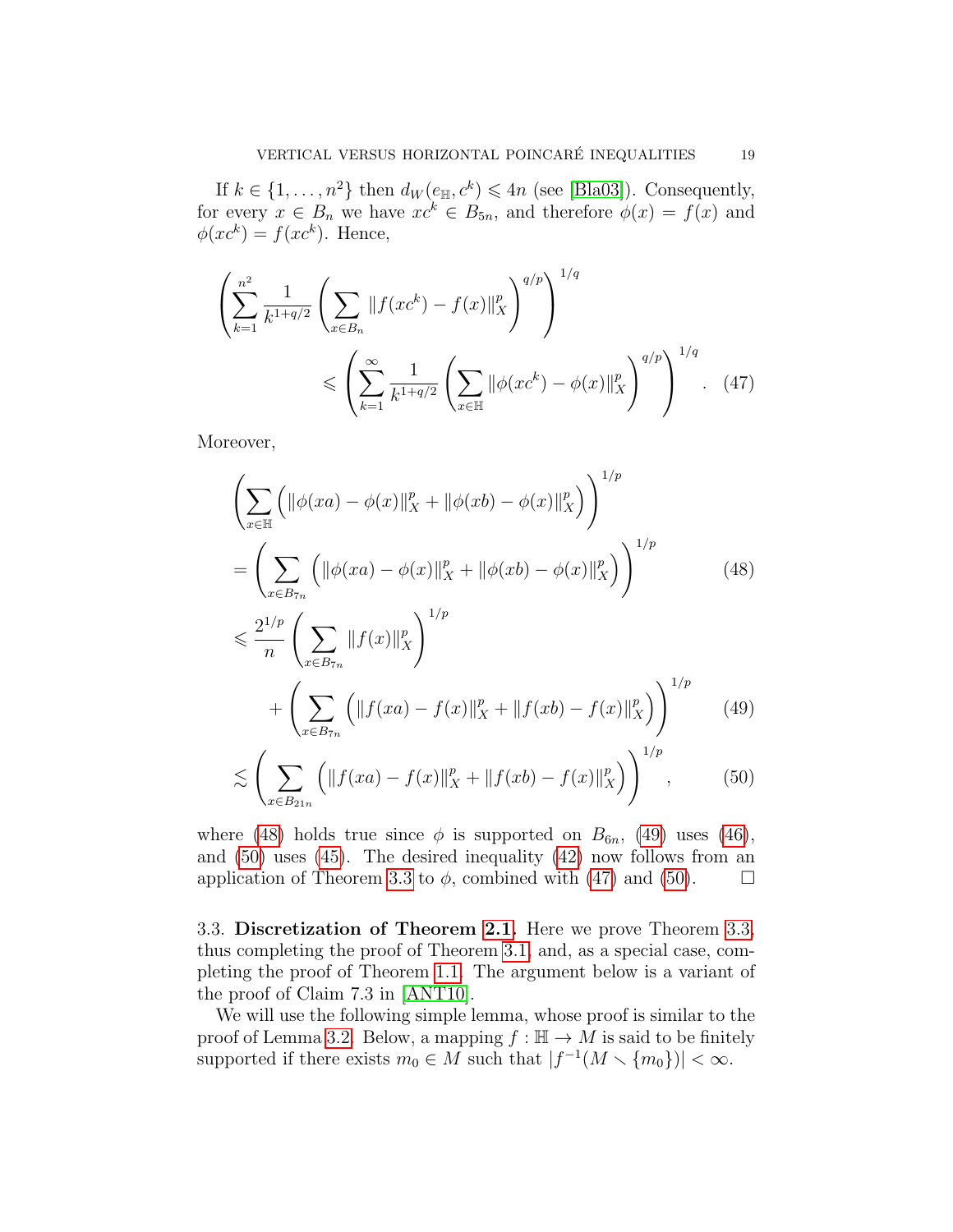<span id="page-19-3"></span>**Lemma 3.4.** Fix  $p \in [1,\infty)$  and  $n \in \mathbb{N}$ . Let  $(M, d_M)$  be a metric space. For every finitely supported  $f : \mathbb{H} \to M$ ,

<span id="page-19-0"></span>
$$
\sum_{y \in \mathbb{H}} \sum_{z \in B_n} d_M(f(yz), f(y))^p
$$
\n
$$
\lesssim n^{p+4} \sum_{x \in \mathbb{H}} \left( d_M(f(xa), f(x))^p + d_M(f(xb), f(x))^p \right). \tag{51}
$$

*Proof.* For every  $z \in B_n$  choose  $s_1(z), \ldots, s_n(z) \in \{a, b, a^{-1}, b^{-1}, e_{\mathbb{H}}\}$ such that  $z = s_1(z) \cdots s_n(z)$ . Set  $w_0(z) = e_{\mathbb{H}}$  and for  $i \in \{1, \ldots, n\}$ write  $w_i(z) = s_1(z) \cdots s_i(z)$ . By the triangle inequality and Hölder's inequality, for every  $y \in \mathbb{H}$  we have

$$
d_M(f(yz), f(y))^p \leq n^{p-1} \sum_{i=0}^{n-1} d_M(f(yw_i(z)), f(yw_i(z)s_{i+1}(z)))^p
$$
.

Consequently,

$$
\sum_{y \in \mathbb{H}} \sum_{z \in B_n} d_M(f(yz), f(y))^p
$$
\n
$$
\leqslant n^p |B_n| \sum_{x \in \mathbb{H}} \left( d_M(f(xa), f(x))^p + d_M(f(xb), f(x))^p \right). \qquad \Box
$$

*Proof of Theorem [3.3.](#page-16-1)* Since  $\mathbb{H}$  is a co-compact lattice in  $\mathbb{H}(\mathbb{R})$ , there exists a compactly supported smooth function  $\chi : \mathbb{H}(\mathbb{R}) \to [0, 1]$  with

<span id="page-19-1"></span>
$$
\forall h \in \mathbb{H}(\mathbb{R}), \qquad \sum_{x \in \mathbb{H}} \chi_x(h) = 1,\tag{52}
$$

where  $\chi_x : \mathbb{H}(\mathbb{R}) \to X$  is given by  $\chi_x(h) = \chi(x^{-1}h)$  for every  $x \in \mathbb{H}$  and  $h \in \mathbb{H}(\mathbb{R})$ . Let  $A \subseteq \mathbb{H}(\mathbb{R})$  denote the support of  $\chi$ . We may assume without loss of generality that  $A^{-1} = A$ . Note that due to [\(52\)](#page-19-1) we have

<span id="page-19-2"></span>
$$
\bigcup_{x \in \mathbb{H}} xA = \mathbb{H}(\mathbb{R}).\tag{53}
$$

Since A is compact, we may fix  $m \in \mathbb{N}$  for which  $A \cap \mathbb{H} \subseteq B_m$ .

Let  $f : \mathbb{H} \to X$  be finitely supported. Define  $F : \mathbb{H}(\mathbb{R}) \to X$  by

<span id="page-19-4"></span>
$$
F(h) \stackrel{\text{def}}{=} \sum_{x \in \mathbb{H}} \chi_x(h) f(x). \tag{54}
$$

Fix  $y \in \mathbb{H}$  and  $h \in yA$ . Note that it follows from [\(52\)](#page-19-1) that

$$
\sum_{x \in \mathbb{H}} \nabla_{\mathbb{H}} \chi_x(h) = 0.
$$
 (55)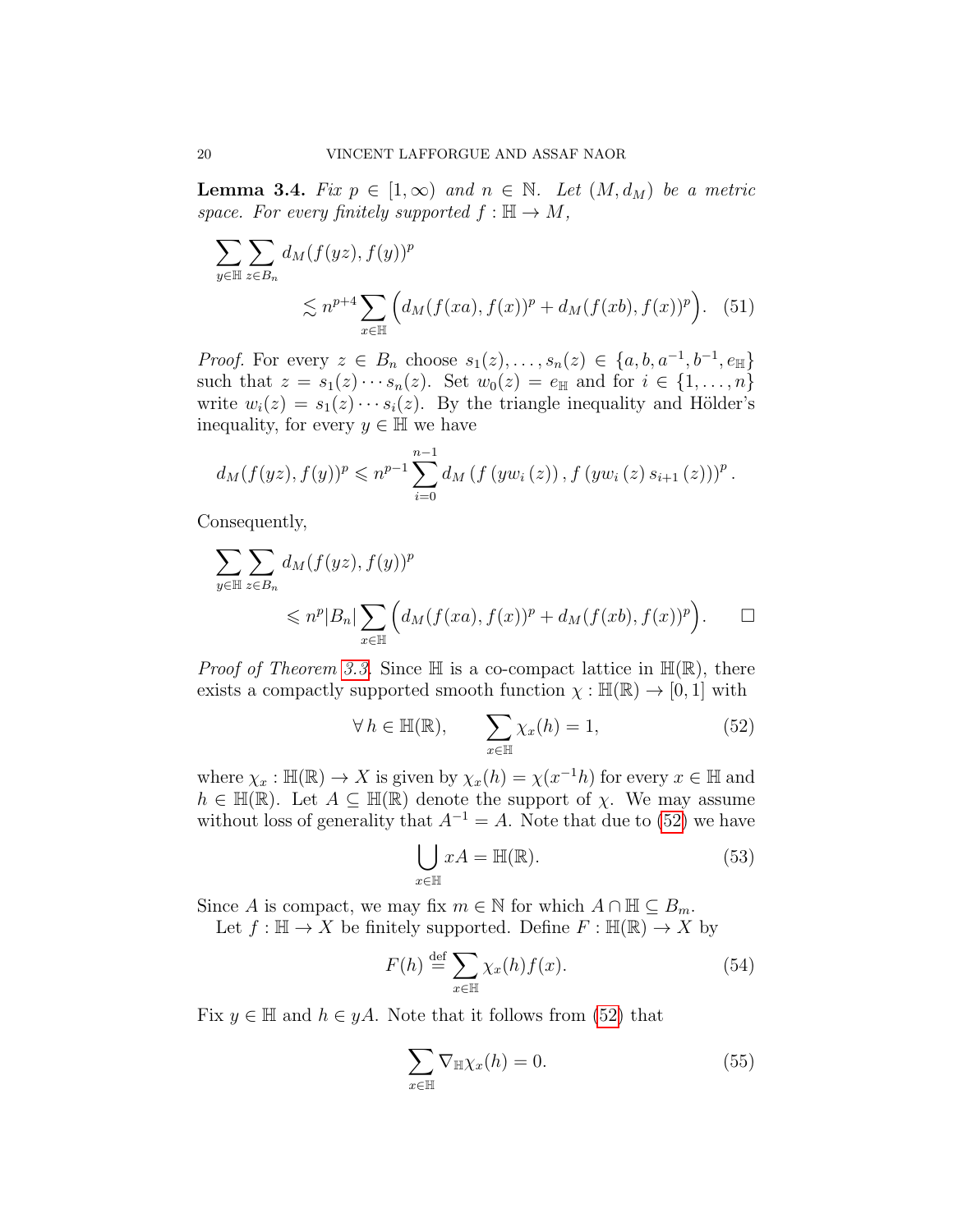Observe that if  $x \in \mathbb{H}$  satisfies  $\nabla_{\mathbb{H}} \chi_x(h) \neq 0$  then necessarily  $x^{-1}h \in A$ . Since  $A^{-1} = A$ , this implies that  $x \in hA \subseteq (yA)A \subseteq yB_{2m}$ . Hence,

$$
\|\nabla_{\mathbb{H}} F(h)\|_{\ell_p^2(X)}\n= \left\|\sum_{x \in yB_{2m}} \left(\partial_a \chi_x(h)(f(x) - f(y)), \partial_b \chi_x(h)(f(x) - f(y))\right)\right\|_{\ell_p^2(X)}\n\leq \left(\max_{h \in A} \|\nabla_{\mathbb{H}} \chi(h)\|_{\ell_p^2}\right) \sum_{z \in B_{2m}} \|f(yz) - f(y)\|_X\n\leq |B_{2m}|^{1-1/p} \left(\sum_{z \in B_{2m}} \|f(yz) - f(y)\|_X^p\right)^{1/p}.
$$
\n(56)

By integrating  $(56)$  over yA, we have

<span id="page-20-1"></span><span id="page-20-0"></span>
$$
\int_{yA} \|\nabla_{\mathbb{H}} F(h)\|_{\ell_p^2(X)}^p \, d\mu(h) \lesssim \sum_{z \in B_{2m}} \|f(yz) - f(y)\|_X^p. \tag{57}
$$

By summing [\(57\)](#page-20-1) over  $y \in \mathbb{H}$  and recalling [\(53\)](#page-19-2), we conclude that

$$
\left(\int_{\mathbb{H}(\mathbb{R})} \|\nabla_{\mathbb{H}} F(h)\|_{\ell_p^2(X)}^p \, d\mu(h)\right)^{1/p} \lesssim \left(\sum_{y \in \mathbb{H}} \sum_{z \in B_{2m}} \|f(yz) - f(y)\|_X^p\right)^{1/p}
$$
\n
$$
\lesssim \left(\sum_{x \in \mathbb{H}} \left(\|f(xa) - f(x)\|_X^p + \|f(xb) - f(x)\|_X^p\right)\right)^{1/p}, \tag{58}
$$

where the final step of [\(58\)](#page-20-2) uses Lemma [3.4.](#page-19-3)

Next, let  $U \subseteq \mathbb{H}(\mathbb{R})$  be a bounded open set such that  $e_{\mathbb{H}} \in U$  yet  $U \cap (xU) = \emptyset$  for all  $x \in \mathbb{H} \setminus \{e_{\mathbb{H}}\}.$  Since  $c^{[0,1]} = \{c^s : s \in [0,1]\}$ and U are bounded subsets of  $\mathbb{H}(\mathbb{R})$ , we can choose  $r \in \mathbb{N}$  such that  $(Uc^{[0,1]}A) \cap \mathbb{H} \subseteq B_r$ . Fix  $x \in \mathbb{H}$  and  $h \in xU$ . Suppose that  $k \in \mathbb{N}$  and  $t \in [k, k+1]$ . Recalling [\(52\)](#page-19-1) and [\(54\)](#page-19-4) we have

<span id="page-20-3"></span><span id="page-20-2"></span>
$$
F(hc^t) - f(xc^k) = \sum_{w \in \mathbb{H}} \chi_w(hc^t) (f(w) - f(xc^k)).
$$
 (59)

Observe that if  $w \in \mathbb{H}$  satisfies  $\chi_w(hc^t) \neq 0$  then  $hc^t \in A$ , and since  $A = A^{-1}$  and c belongs to the center of  $\mathbb{H}(\mathbb{R})$ , this inclusion implies that  $w \in hc^t A \subseteq xc^kUc^{[0,1]}A \subseteq xc^kB_r.$  [\(59\)](#page-20-3) therefore implies that

<span id="page-20-4"></span>
$$
||F(hc^t) - f(xc^k)||_X^p \lesssim \sum_{z \in B_r} ||f(xc^k z) - f(xc^k)||_X^p. \tag{60}
$$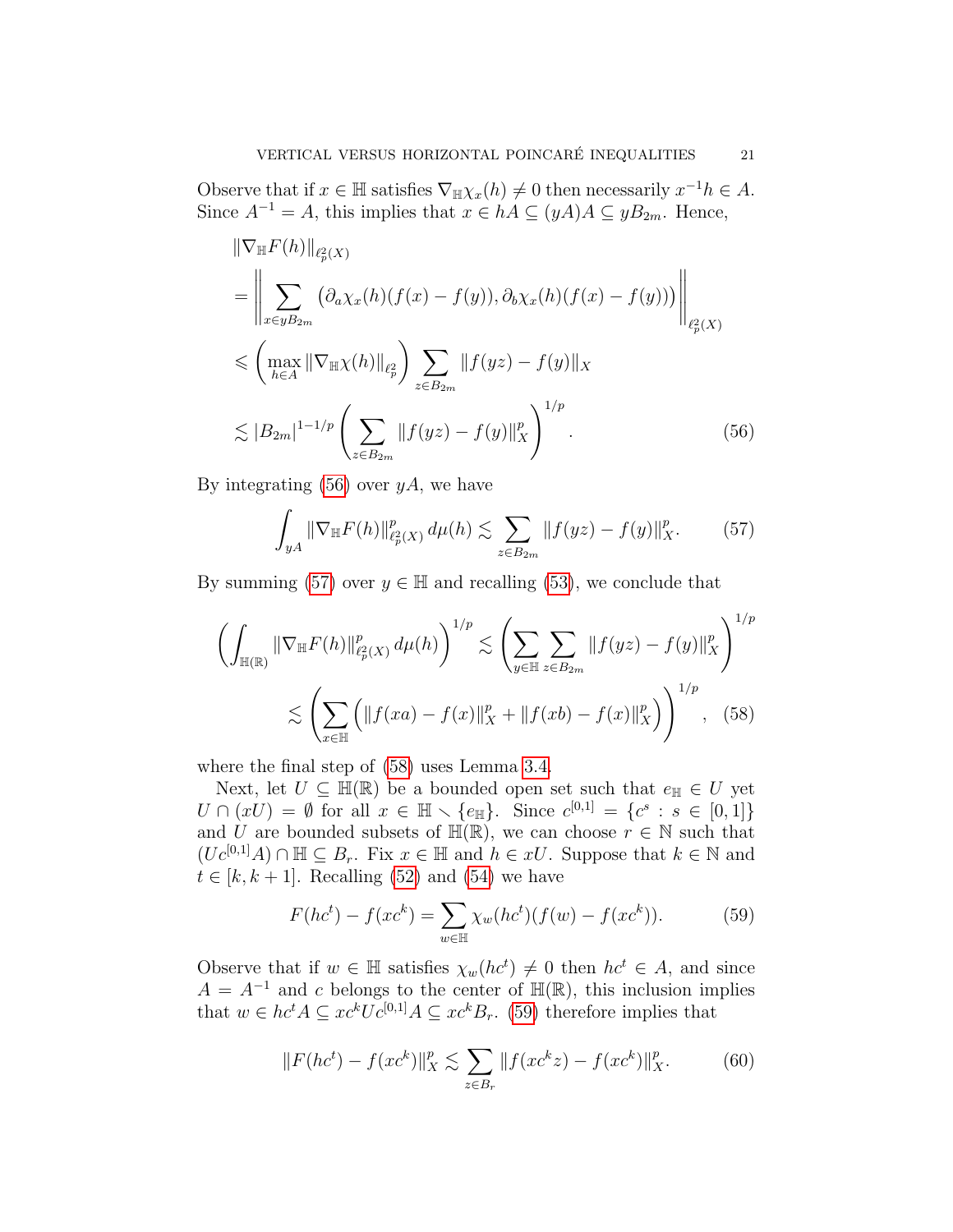Similar (simpler) reasoning shows that also

<span id="page-21-2"></span><span id="page-21-1"></span><span id="page-21-0"></span>
$$
||F(h) - f(x)||_{X}^{p} \lesssim \sum_{z \in B_{r}} ||f(xz) - f(x)||_{X}^{p}.
$$
 (61)

It follows from [\(60\)](#page-20-4) and [\(61\)](#page-21-0) that

$$
||f(xc^k) - f(x)||_X^p \lesssim ||F(hc^t) - F(h)||_X^p
$$
  
+ 
$$
\sum_{z \in B_r} (||f(xc^kz) - f(xc^k)||_X^p + ||f(xz) - f(x)||_X^p).
$$
 (62)

Integration of [\(62\)](#page-21-1) over  $h \in xU$  therefore yields the estimate

$$
||f(xc^k) - f(x)||_X^p \lesssim \int_{xU} ||F(hc^t) - F(h)||_X^p d\mu(h)
$$
  
+ 
$$
\sum_{z \in B_r} \left( ||f(xc^k z) - f(xc^k)||_X^p + ||f(xz) - f(x)||_X^p \right). \tag{63}
$$

Since the sets  $\{xU\}_{x\in\mathbb{H}}$  are pairwise disjoint, summation of [\(63\)](#page-21-2) over  $x \in \mathbb{H}$ , combined with an application of Lemma [3.4,](#page-19-3) shows that

<span id="page-21-3"></span>
$$
\left(\sum_{x\in\mathbb{H}}\|f(xc^k) - f(x)\|_{X}^p\right)^{1/p} \lesssim \left(\int_{\mathbb{H}(\mathbb{R})} \|F(hc^t) - F(h)\|_{X}^p d\mu(h)\right)^{1/p} + \left(\sum_{x\in\mathbb{H}} \left(\|f(xa) - f(x)\|_{X}^p + \|f(xb) - f(x)\|_{X}^p\right)\right)^{1/p}.
$$
 (64)

Integration of [\(64\)](#page-21-3) over  $t \in [k, k+1]$  yields

<span id="page-21-4"></span>
$$
\frac{1}{k^{1+q/2}} \left( \sum_{x \in \mathbb{H}} \| f(xc^k) - f(x) \|_{X}^p \right)^{q/p} \n\leq C^q \int_{k}^{k+1} \left( \int_{\mathbb{H}(\mathbb{R})} \| F(hc^t) - F(h) \|_{X}^p d\mu(h) \right)^{q/p} \frac{dt}{t^{1+q/2}} \n+ \frac{C^q}{k^{1+q/2}} \left( \sum_{x \in \mathbb{H}} \left( \| f(xa) - f(x) \|_{X}^p + \| f(xb) - f(x) \|_{X}^p \right) \right)^{q/p}, \quad (65)
$$

where  $C \in (0, \infty)$  is a universal constant. We may now sum [\(65\)](#page-21-4) over  $k \in \mathbb{N}$  to get the bound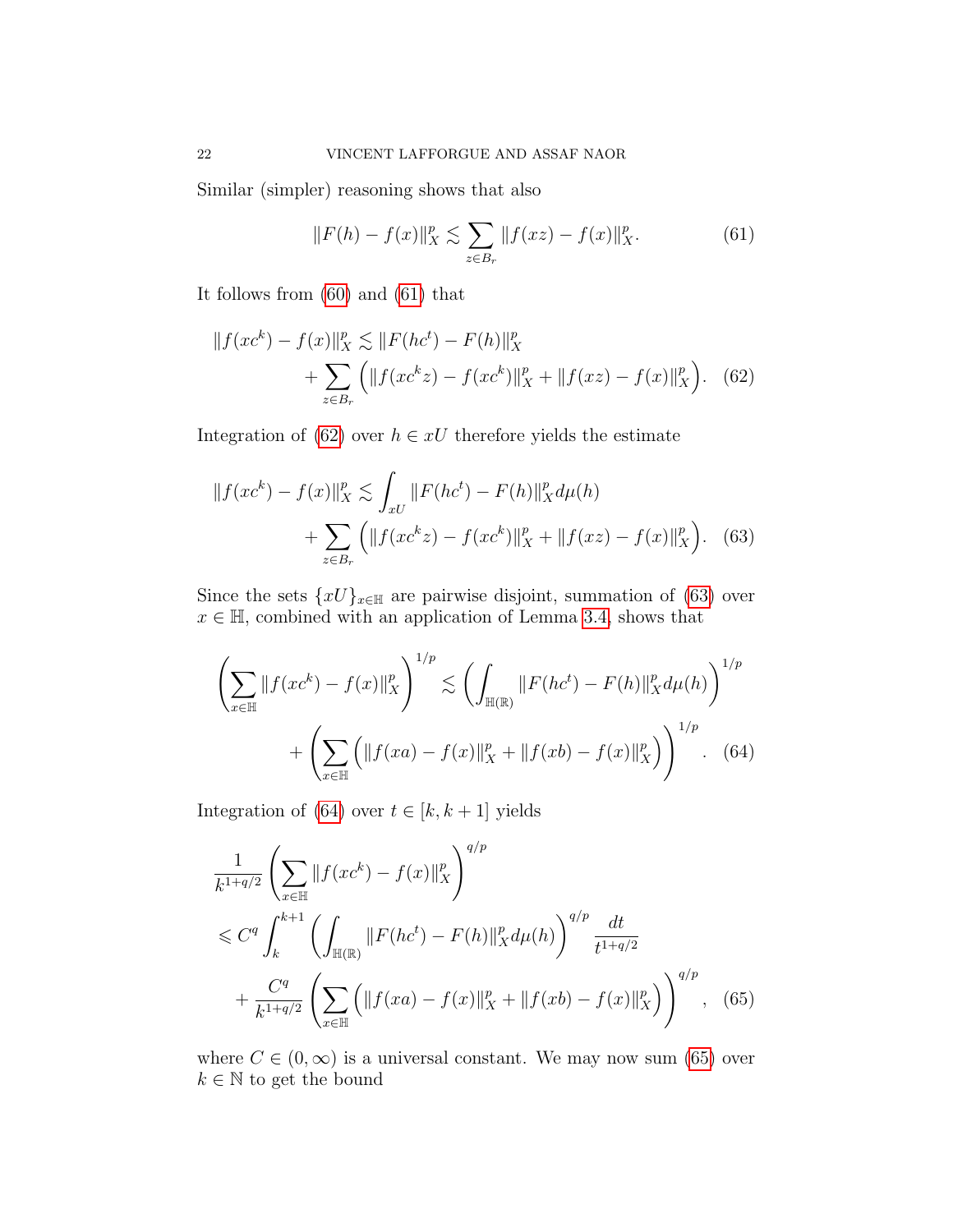$$
\left(\sum_{k=1}^{\infty} \frac{1}{k^{1+q/2}} \left(\sum_{x \in \mathbb{H}} \|f(xc^k) - f(x)\|_{X}^p\right)^{q/p}\right)^{1/q} \n\lesssim \left(\int_0^{\infty} \left(\int_{\mathbb{H}(\mathbb{R})} \|F(hc^t) - F(h)\|_{X}^p d\mu(h)\right)^{q/p} \frac{dt}{t^{1+q/2}}\right)^{1/q} \n+ \left(\sum_{x \in \mathbb{H}} \left(\|f(xa) - f(x)\|_{X}^p + \|f(xb) - f(x)\|_{X}^p\right)\right)^{1/p}.
$$
\n(66)

The desired inequality [\(44\)](#page-17-2) follows from an application of Theorem [2.1](#page-7-0) to F, and substituting [\(58\)](#page-20-2) and [\(66\)](#page-22-1) into the resulting inequality.  $\Box$ 

### <span id="page-22-0"></span>4. Vertical perimeter versus horizontal perimeter

The case  $X = \mathbb{R}$  and  $q = 2$  of Theorem [2.1](#page-7-0) shows that for every  $p \in (1, 2]$  and every smooth and compactly supported  $f : \mathbb{H}(\mathbb{R}) \to \mathbb{R}$ ,

$$
\left(\int_0^\infty \left(\int_{\mathbb{H}(\mathbb{R})} |f(hc^t) - f(h)|^p d\mu(h)\right)^{2/p} \frac{dt}{t^2}\right)^{1/2} \lesssim_p \left(\int_{\mathbb{H}(\mathbb{R})} \|\nabla_{\mathbb{H}} f(h)\|_{\ell_p^2}^p d\mu(h)\right)^{1/p}.\tag{67}
$$

The implied constant in [\(67\)](#page-22-2) that follows from our proof of Theorem [2.1](#page-7-0) tends to  $\infty$  as  $p \to 1$ . However, we ask whether the endpoint case  $p = 1$ of [\(67\)](#page-22-2) does nevertheless hold true.

<span id="page-22-4"></span>Question 4.1. Is it true that every smooth and compactly supported  $f : \mathbb{H}(\mathbb{R}) \to \mathbb{R}$  satisfies

<span id="page-22-3"></span>
$$
\left(\int_0^\infty \left(\int_{\mathbb{H}(\mathbb{R})} |f(hc^t) - f(h)|d\mu(h)\right)^2 \frac{dt}{t^2}\right)^{1/2} \lesssim \int_{\mathbb{H}(\mathbb{R})} \|\nabla_{\mathbb{H}}f(h)\|_{\ell_1^2} d\mu(h). \tag{68}
$$

A standard application of the co-area formula shows that it suffices to prove [\(68\)](#page-22-3) when f is an indicator of a measurable set  $A \subseteq \mathbb{H}(\mathbb{R})$ . For such a choice of  $f$  the right hand side of  $(68)$  should be interpreted as the horizontal perimeter of A, denoted  $PER(A)$ . Rather than defining the horizontal perimeter  $PER(A)$  here, we refer to [\[Amb01\]](#page-26-7) and [\[CK10a,](#page-26-4) Sec. 2] for a detailed discussion of this notion.

<span id="page-22-2"></span><span id="page-22-1"></span>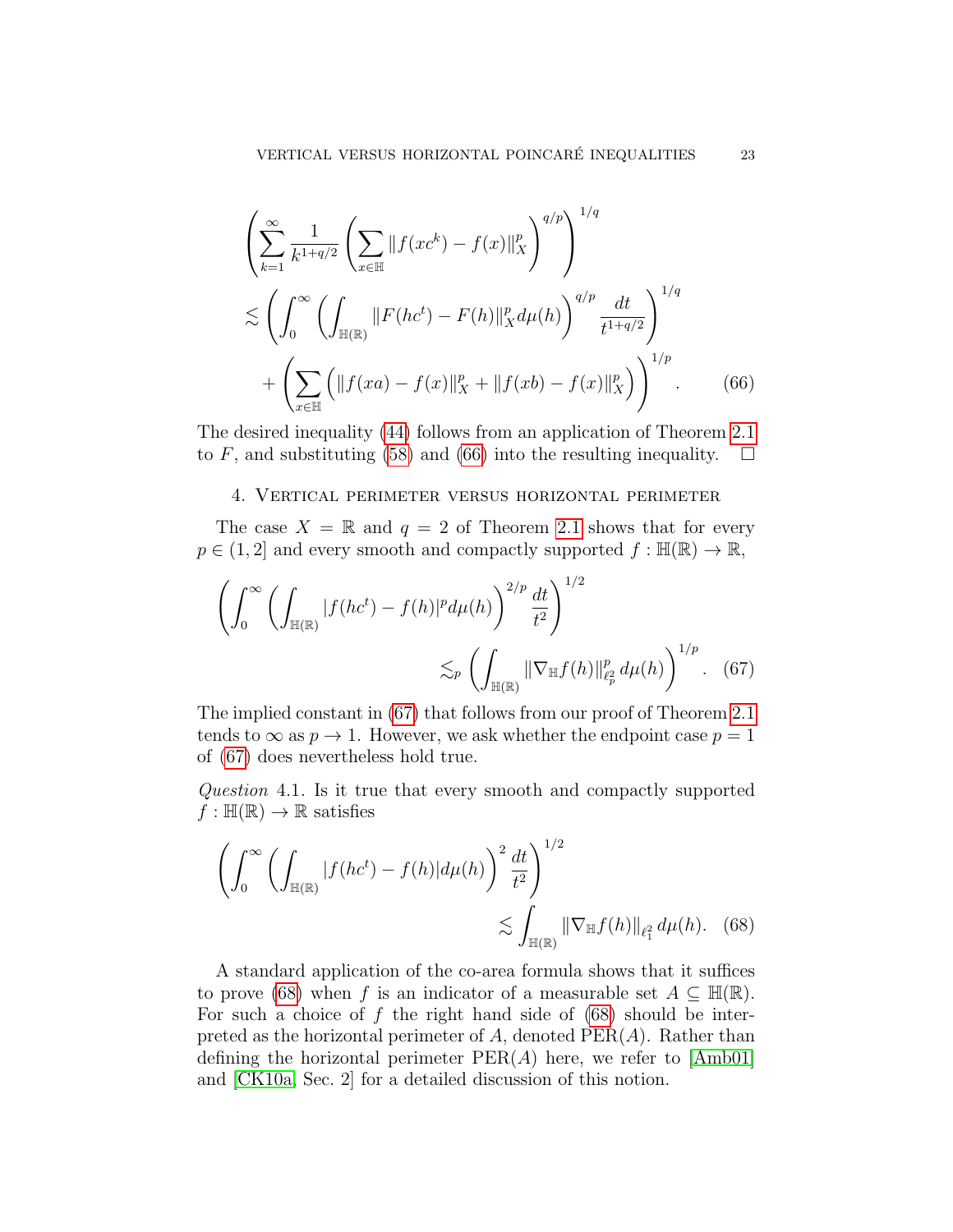**Definition 4.2** (Vertical perimeter at scale t). Let  $A \subseteq \mathbb{H}(\mathbb{R})$  be measurable and  $t \in (0,\infty)$ . Recalling that  $\mu$  is the Haar measure on  $\mathbb{H}(\mathbb{R})$ (equivalently  $\mu$  is the Lebesgue measure on  $\mathbb{R}^3$ ), define the vertical perimeter of A at scale t, denoted  $v_t(A)$ , to be the quantity

$$
v_t(A) \stackrel{\text{def}}{=} \mu\left(\left\{h \in A : h c^t \notin A \quad \text{or} \quad h c^{-t} \notin A\right\}\right). \tag{69}
$$

Thus  $v_t(A)$  measures the the size of those points of A from which a vertical movement of  $\pm t$  lands outside A. Using this terminology, we have the following reformulation of Question [4.1](#page-22-4) in terms of an isoperimetric-type inequality.

<span id="page-23-0"></span>Question 4.3. Is it true that for every measurable  $A \subseteq \mathbb{H}(\mathbb{R})$  one has

<span id="page-23-1"></span>
$$
\int_0^\infty \frac{v_t(A)^2}{t^2} dt \lesssim \text{PER}(A)^2. \tag{70}
$$

While we believe that Question [4.3](#page-23-0) has a positive answer, at present we do not have sufficient evidence that would justify formulating this assertion as a conjecture. However, there is a weaker coarse variant of Question [4.3](#page-23-0) for which there is significant partial positive evidence that will be published elsewhere; this evidence originates from ongoing work (including numerical experiments and proofs of nontrivial special cases) on our question by Artem Kozhevnikov and Pierre Pansu (personal communication). We shall now formulate this weaker conjecture, and proceed to explain an application of it to theoretical computer science.

Definition 4.4 (Coarse total vertical perimeter at resolution  $\varepsilon$ ). Let  $A \subseteq \mathbb{H}(\mathbb{R})$  be measurable and  $\varepsilon \in (0,1)$ . Define the coarse total vertical perimeter of A at resolution  $\varepsilon$  by

<span id="page-23-2"></span>
$$
V^{(\varepsilon)}(A) \stackrel{\text{def}}{=} \int_{\varepsilon}^{1} \frac{v_t(A)}{t^{3/2}} dt. \tag{71}
$$

The following isoperimetric-type conjecture relates the coarse total vertical perimeter of A at resolution  $\varepsilon$  with its horizontal perimeter.

<span id="page-23-3"></span>Conjecture 4.5. For every measurable  $A \subseteq \mathbb{H}(\mathbb{R})$  and every  $\varepsilon \in (0, 1/2)$ ,

<span id="page-23-5"></span><span id="page-23-4"></span>
$$
V^{(\varepsilon)}(A) \lesssim \sqrt{\log(1/\varepsilon)} \cdot \text{PER}(A). \tag{72}
$$

Note that if [\(70\)](#page-23-1) holds true then by the Cauchy–Schwarz inequality,

$$
V^{(\varepsilon)}(A) \stackrel{(71)}{=} \int_{\varepsilon}^{1} \frac{1}{\sqrt{t}} \cdot \frac{v_t(A)}{t} dt
$$
  
\$\leq \sqrt{\int\_{\varepsilon}^{1} \frac{dt}{t}} \cdot \sqrt{\int\_{\varepsilon}^{1} \frac{v\_t(A)^2}{t^2} dt} \stackrel{(70)}{\lesssim} \sqrt{\log(1/\varepsilon)} \cdot \text{PER}(A). (73)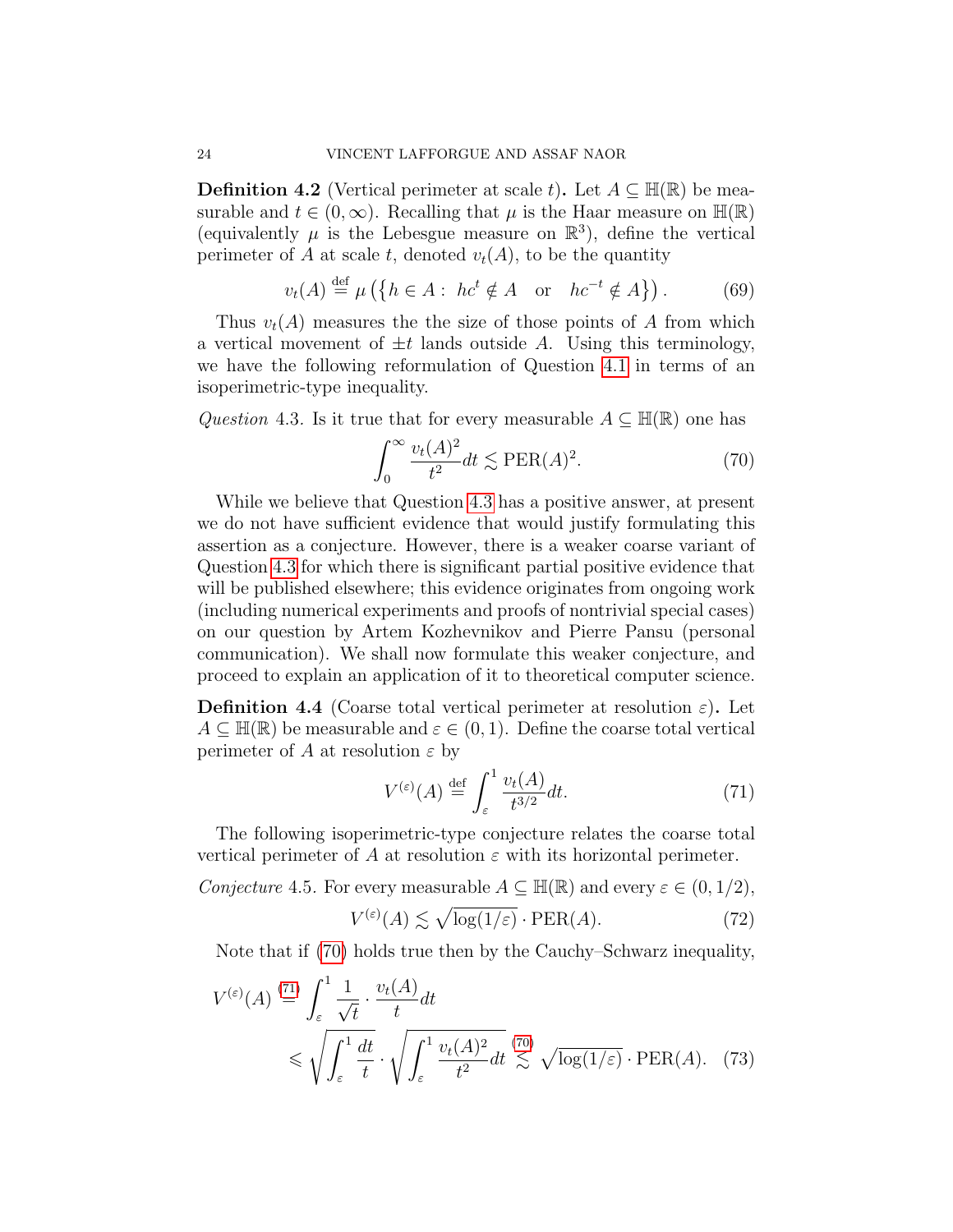This shows that a positive answer to Question [4.3](#page-23-0) would imply a positive resolution of Conjecture [4.5.](#page-23-3)

By the co-area formula, Conjecture [4.5](#page-23-3) has the following equivalent functional version: for every smooth and compactly supported  $f : \mathbb{H}(\mathbb{R}) \to \mathbb{R}$  and every  $\varepsilon \in (0, 1/2)$ ,

$$
\int_{\varepsilon}^{1} \int_{\mathbb{H}(\mathbb{R})} \frac{|f(hc^{t}) - f(h)|}{t^{3/2}} d\mu(h) dt \lesssim \sqrt{\log(1/\varepsilon)} \int_{\mathbb{H}(\mathbb{R})} \|\nabla_{\mathbb{H}}f(h)\|_{\ell_{1}^{2}} d\mu(h).
$$

By re-scaling, this is equivalent to requiring that for every  $R \in (1,\infty)$ ,

<span id="page-24-0"></span>
$$
\int_{1}^{R} \int_{\mathbb{H}(\mathbb{R})} \frac{|f(hc^{t}) - f(h)|}{t^{3/2}} d\mu(h) dt
$$
  
\$\lesssim \sqrt{\log R} \int\_{\mathbb{H}(\mathbb{R})} \|\nabla\_{\mathbb{H}} f(h)\|\_{\ell\_{1}^{2}} d\mu(h).\$ (74)

Arguing as in Section [3,](#page-15-0) one sees that [\(74\)](#page-24-0) implies that for every integer  $n \geq 2$  and every  $f : \mathbb{H} \to \mathbb{R}$  we have

<span id="page-24-1"></span>
$$
\sum_{k=1}^{n^2} \sum_{x \in B_n} \frac{|f(xc^k) - f(x)|}{k^{3/2}} \leq \sqrt{\log n} \sum_{x \in B_{21n}} \left( |f(xa) - f(x)| + |f(xb) - f(x)| \right). \tag{75}
$$

By summing [\(75\)](#page-24-1) over coordinates we conclude that the conjectural inequality [\(75\)](#page-24-1) implies that every  $f : \mathbb{H} \to \ell_1$  satisfies

<span id="page-24-2"></span>
$$
\sum_{k=1}^{n^2} \sum_{x \in B_n} \frac{\|f(xc^k) - f(x)\|_1}{k^{3/2}} \leq \sqrt{\log n} \sum_{x \in B_{21n}} \left( \|f(xa) - f(x)\|_1 + \|f(xb) - f(x)\|_1 \right). \tag{76}
$$

The same computation as in  $(2)$  shows that if [\(76\)](#page-24-2) does indeed hold true, then  $c_1(B_n, d_W) \geq \sqrt{\log n}$ , and therefore, as explained in the introduction, in fact  $c_1(B_n, d_W) \asymp \sqrt{\log n}$ . We state this conclusion as a separate conjecture.

<span id="page-24-3"></span>Conjecture 4.6. For every integer  $n \geq 2$  we have  $c_1(B_n, d_W) \asymp \sqrt{2}$  $\overline{\log n}$ .

To summarize the above reasoning, a positive answer to Question [4.1](#page-22-4) (or equivalently Question [4.3\)](#page-23-0) implies the positive resolution of Conjecture [4.5,](#page-23-3) which in turn implies the positive resolution of Conjecture [4.6.](#page-24-3)

We recall that in [\[CKN11\]](#page-27-3) it was shown that  $c_1(B_n, d_W) \gtrsim (\log n)^{\kappa}$ for some universal constant  $\kappa > 0$ . While the proof of this result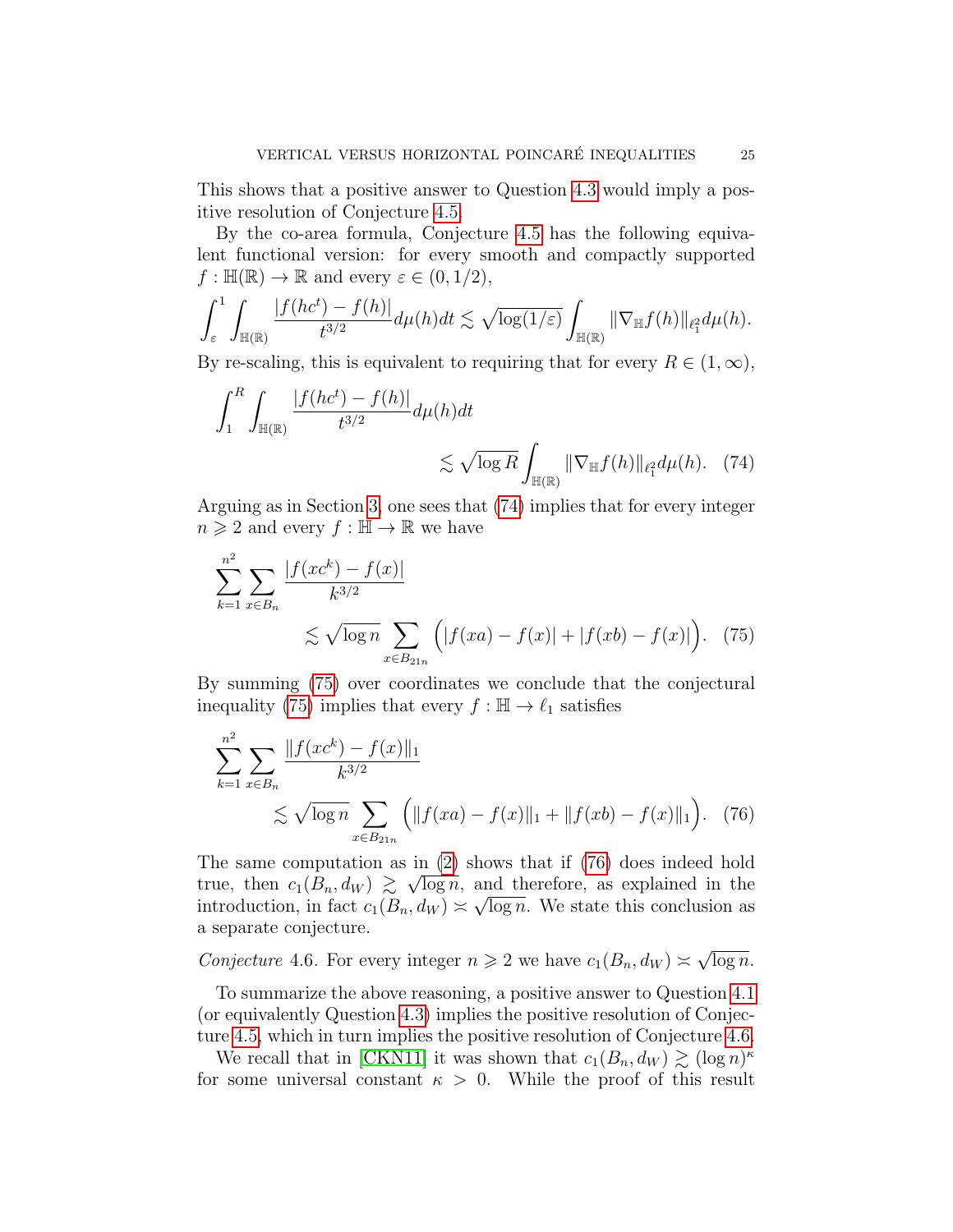in [\[CKN11\]](#page-27-3) is constructive, to the best of our knowledge there was no serious attempt to use that proof in order to give a good estimate on the value of  $\kappa$ , since it seems very unlikely that the methods of  $|CKN11|$ can yield the sharp bound  $\kappa \geqslant \frac{1}{2}$  $\frac{1}{2}$ . Suppose that for some  $p \in [1, \infty)$  the following variant of [\(70\)](#page-23-1) holds true for every measurable  $A \subseteq \mathbb{H}(\mathbb{R})$ .

<span id="page-25-0"></span>
$$
\left(\int_0^\infty \frac{v_t(A)^p}{t^{1+p/2}} dt\right)^{1/p} \lesssim \text{PER}(A). \tag{77}
$$

Arguing as in [\(73\)](#page-23-4), an application of Hölder's inequality would yield the validity of [\(72\)](#page-23-5) with the term  $\sqrt{\log(1/\varepsilon)}$  replaced by  $(\log(1/\varepsilon))^{1-1/p}$ . Reasoning identically to the discussion preceding Conjecture [4.6,](#page-24-3) it would follow that  $c_1(B_n, d_W) \gtrsim (\log n)^{1/p}$ . Thus, proving an inequality such as [\(77\)](#page-25-0) would yield a new proof of the lower bound on  $c_1(B_n, d_W)$ of [\[CKN11\]](#page-27-3). It is straightforward to check that [\(77\)](#page-25-0) holds true when  $p = \infty$ , and it would be interesting to investigate whether the method of  $[CKN11]$  can potentially lead to a proof of  $(77)$  for some finite p.

Due to the fact that our conjectures lead to an asymptotically sharp lower bound on the  $\ell_1$  distortion of balls in  $\mathbb{H}$ , it follows that the smallest possible  $p \in [1,\infty)$  for which [\(77\)](#page-25-0) can hold true is  $p = 2$ . Correspondingly,  $(72)$  cannot be improved. The three known embeddings of  $(B_n, d_W)$  into  $\ell_1$  with distortion  $O(\sqrt{\log n})$  that were mentioned in the introduction (first embed into  $\ell_2$ , and then use the fact that finite subsets of  $\ell_2$  embed isometrically into  $\ell_1$ ) lead to examples of sets  $A \subseteq \mathbb{H}(\mathbb{R})$  for which [\(72\)](#page-23-5) is sharp. A different explicit example of a set for which [\(72\)](#page-23-5) is sharp was found by Robert Young (personal communication). This illuminating example will be published elsewhere.

4.1. Algorithmic implications. We shall now indicate an important consequence of the conjectures presented here to theoretical computer science. This topic is discussed at length in e.g. [\[CKN11,](#page-27-3) [Nao10\]](#page-27-12), so we will be brief here, and in particular we will mention only the best known results without describing the historical development.

In the Sparsest Cut problem one is given as input two symmetric functions  $C, D : \{1, \ldots, n\} \times \{1, \ldots, n\} \rightarrow [0, \infty)$  and the goal is to compute (or estimate) in polynomial time the quantity

$$
\Phi^*(C, D) \stackrel{\text{def}}{=} \min_{\emptyset \neq S \subsetneq \{1, \dots, n\}} \frac{\sum_{i=1}^n \sum_{j=1}^n C(i,j) \left| \mathbf{1}_S(i) - \mathbf{1}_S(j) \right|}{\sum_{i=1}^n \sum_{j=1}^n D(i,j) \left| \mathbf{1}_S(i) - \mathbf{1}_S(j) \right|}.
$$

This versatile optimization problem is of central algorithmic importance; see e.g. [\[Shm97\]](#page-28-7) for examples of its applicability.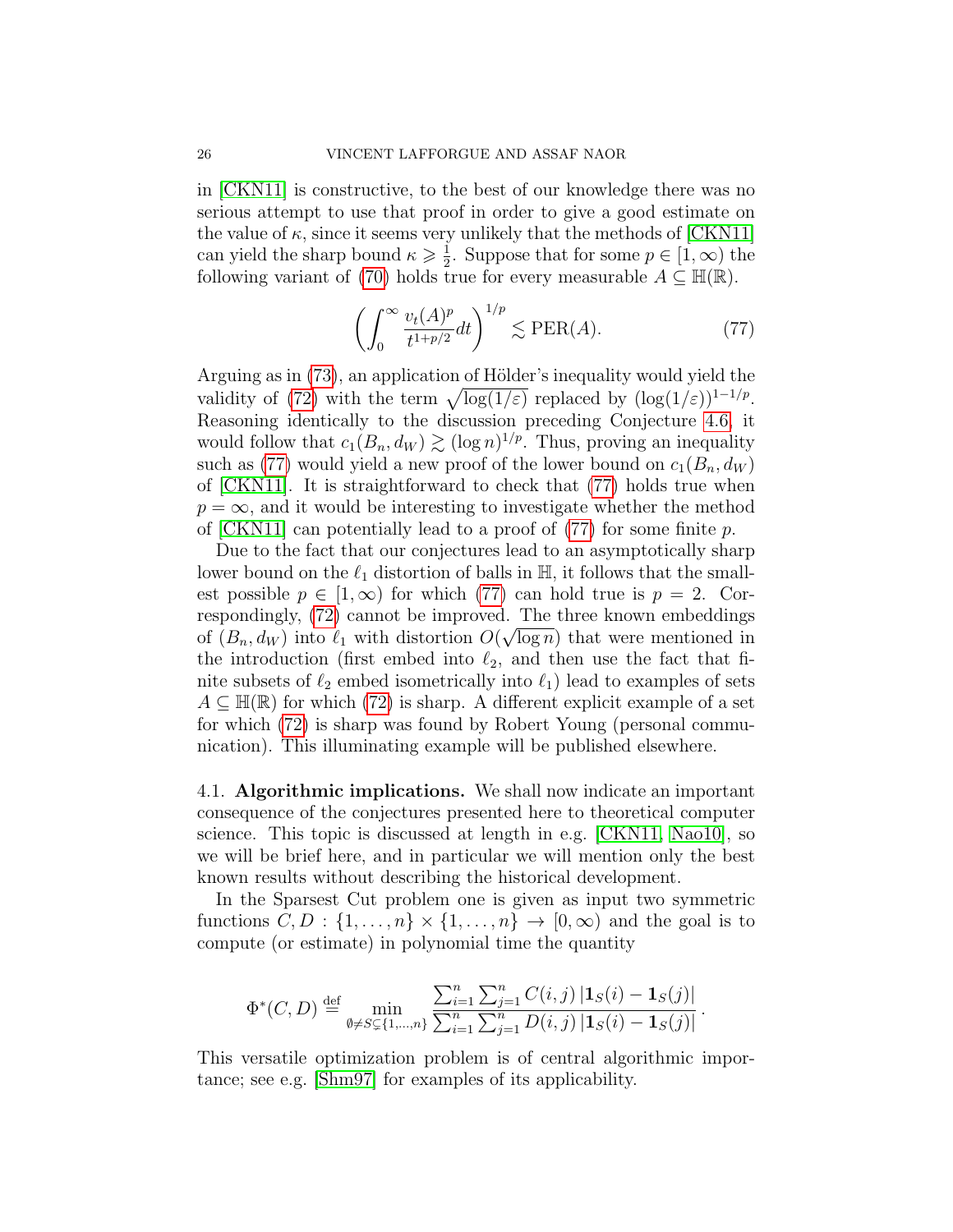The best known approximation algorithm for the Sparsest Cut problem was proposed by Goemans and Linial [\[Goe97,](#page-27-13) [Lin02\]](#page-27-14). In [\[ALN08\]](#page-26-8) it is proved that the Goemans-Linial algorithm outputs a number which is guaranteed to be within a factor of  $O(\sqrt{\log n} \log \log n)$  of  $\Phi^*(C,D)$ . Goemans [\[Goe97\]](#page-27-13) and Linial [\[Lin02\]](#page-27-14) (see also [\[Mat02,](#page-27-15) pages 379–380]) actually conjectured that their algorithm outputs a number which is within a factor of  $O(1)$  of  $\Phi^*(C,D)$ . The Goemans-Linial conjecture was disproved by Khot and Vishnoi [\[KV05\]](#page-27-16), who proved that the Goemans-Linial algorithm makes an error of at least a constant power of  $\log \log n$  on some inputs. A link of the Sparsest Cut problem to the Heisenberg group was found in [\[LN06\]](#page-27-1), where the Goemans-Linial algorithm was shown to make an error of at least a constant multiple of  $c_1(B_n, d_W)$  on some inputs. The lower bound  $c_1(B_n, d_W) \gtrsim (\log n)^{\kappa}$ of [\[CKN11\]](#page-27-3) consequently established that the Goemans-Linial algorithm makes an error of at least a constant multiple of  $(\log n)^{\kappa}$  on some inputs. An affirmative solution of Conjecture [4.6](#page-24-3) would improve some inputs. An amrimative solution of Conjecture 4.6 would improve<br>this lower bound to a constant multiple of  $\sqrt{\log n}$ , thus resolving (up to iterated logarithms) the problem of understanding the asymptotic performance of the Goemans-Linial algorithm.

### **REFERENCES**

- <span id="page-26-8"></span>[ALN08] S. Arora, J. R. Lee, and A. Naor. Euclidean distortion and the sparsest cut. J. Amer. Math. Soc., 21(1):1–21 (electronic), 2008.
- <span id="page-26-7"></span>[Amb01] L. Ambrosio. Some fine properties of sets of finite perimeter in Ahlfors regular metric measure spaces. Adv. Math., 159(1):51–67, 2001.
- <span id="page-26-6"></span>[AMM85] I. Aharoni, B. Maurey, and B. S. Mityagin. Uniform embeddings of metric spaces and of Banach spaces into Hilbert spaces. Israel J. Math., 52(3):251–265, 1985.
- <span id="page-26-5"></span>[ANT10] T. Austin, A. Naor, and R. Tessera. Sharp quantitative nonembeddability of the Heisenberg group into superreflexive Banach spaces, 2010. To appear in Groups Geom. Dyn., preprint available at [http:](http://arxiv.org/abs/1007.4238) [//arxiv.org/abs/1007.4238](http://arxiv.org/abs/1007.4238).
- <span id="page-26-1"></span>[Ass83] P. Assouad. Plongements lipschitziens dans  $\mathbb{R}^n$ . Bull. Soc. Math. France, 111(4):429–448, 1983.
- <span id="page-26-0"></span>[Bla03] S. Blachère. Word distance on the discrete Heisenberg group. Colloq. Math., 95(1):21–36, 2003.
- <span id="page-26-2"></span>[Che99] J. Cheeger. Differentiability of Lipschitz functions on metric measure spaces. Geom. Funct. Anal., 9(3):428–517, 1999.
- <span id="page-26-3"></span>[CK06] J. Cheeger and B. Kleiner. On the differentiability of Lipschitz maps from metric measure spaces to Banach spaces. In Inspired by S. S. Chern, volume 11 of Nankai Tracts Math., pages 129–152. World Sci. Publ., Hackensack, NJ, 2006.
- <span id="page-26-4"></span>[CK10a] J. Cheeger and B. Kleiner. Differentiating maps into  $L^1$ , and the geometry of BV functions. Ann. of Math. (2), 171(2):1347–1385, 2010.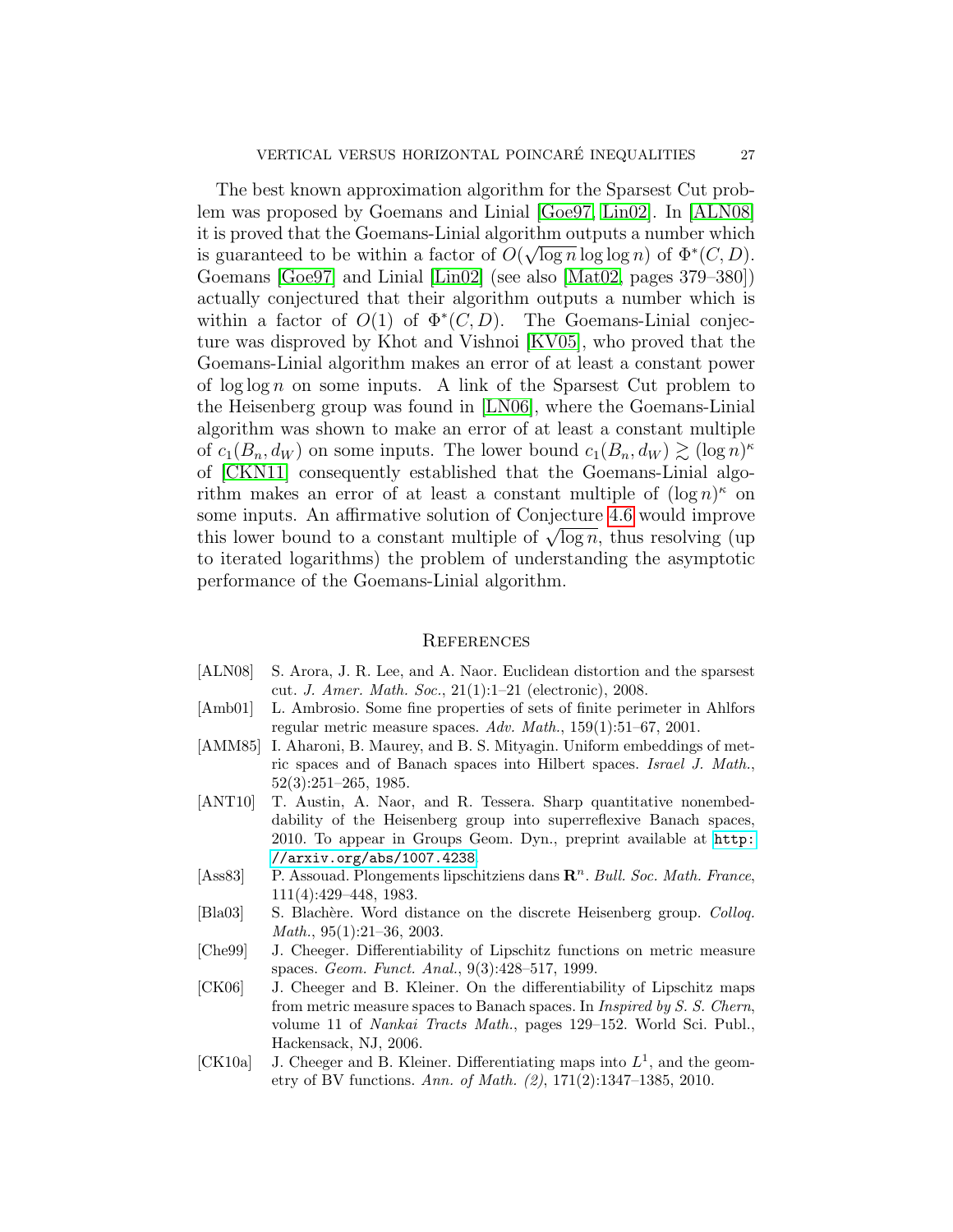- <span id="page-27-2"></span>[CK10b] J. Cheeger and B. Kleiner. Metric differentiation, monotonicity and maps to  $L^1$ . Invent. Math., 182(2):335-370, 2010.
- <span id="page-27-3"></span>[CKN11] J. Cheeger, B. Kleiner, and A. Naor. Compression bounds for Lipschitz maps from the Heisenberg group to  $L_1$ . Acta Math., 207(2):291-373, 2011.
- <span id="page-27-5"></span>[dCTV07] Y. de Cornulier, R. Tessera, and A. Valette. Isometric group actions on Hilbert spaces: growth of cocycles. Geom. Funct. Anal., 17(3):770–792, 2007.
- <span id="page-27-10"></span>[Fig76] T. Figiel. On the moduli of convexity and smoothness. Studia Math., 56(2):121–155, 1976.
- <span id="page-27-13"></span>[Goe97] M. X. Goemans. Semidefinite programming in combinatorial optimization. Math. Programming, 79(1-3, Ser. B):143–161, 1997. Lectures on mathematical programming (ismp97) (Lausanne, 1997).
- <span id="page-27-7"></span>[Gui72] A. Guichardet. Sur la cohomologie des groupes topologiques. II. Bull. Sci. Math. (2), 96:305–332, 1972.
- <span id="page-27-0"></span>[Han56] O. Hanner. On the uniform convexity of  $L^p$  and  $l^p$ . Ark. Mat., 3:239-244, 1956.
- <span id="page-27-8"></span>[Kle10] B. Kleiner. A new proof of Gromov's theorem on groups of polynomial growth. J. Amer. Math. Soc., 23(4):815–829 (electronic), 2010.
- <span id="page-27-16"></span>[KV05] S. Khot and N. Vishnoi. The unique games conjecture, integrality gap for cut problems and embeddability of negative type metrics into  $\ell_1$ . In Proceedings of the 46th Annual IEEE Conference on Foundations of Computer Science (FOCS 2005), pages 53–62. 2005.
- <span id="page-27-4"></span>[Li13] S. Li. Coarse differentiation and quantitative nonembeddability for Carnot groups, 2013. Preprint available at [http://arxiv.org/abs/](http://arxiv.org/abs/1304.6633) [1304.6633](http://arxiv.org/abs/1304.6633).
- <span id="page-27-14"></span>[Lin02] N. Linial. Finite metric-spaces—combinatorics, geometry and algorithms. In Proceedings of the International Congress of Mathematicians, Vol. III (Beijing, 2002), pages 573–586. Higher Ed. Press, Beijing, 2002.
- <span id="page-27-1"></span>[LN06] J. R. Lee and A. Naor.  $L_p$  metrics on the Heisenberg group and the Goemans-Linial conjecture. In Proceedings of 47th Annual IEEE Symposium on Foundations of Computer Science (FOCS 2006), pages 99– 108. 2006. Available at [http://www.cims.nyu.edu/~naor/homepage%](http://www.cims.nyu.edu/~naor/homepage%20files/L_pHGL.pdf) [20files/L\\_pHGL.pdf](http://www.cims.nyu.edu/~naor/homepage%20files/L_pHGL.pdf).
- <span id="page-27-15"></span>[Mat02] J. Matoušek. Lectures on discrete geometry, volume 212 of Graduate Texts in Mathematics. Springer-Verlag, New York, 2002.
- <span id="page-27-11"></span>[MN12] M. Mendel and A. Naor. Nonlinear spectral calculus and superexpanders, 2012. To appear in Inst. Hautes Etudes Sci. Publ. Math., ´ available at <http://arxiv.org/abs/1207.4705>.
- <span id="page-27-9"></span>[MTX06] T. Martínez, J. L. Torrea, and Q. Xu. Vector-valued Littlewood-Paley-Stein theory for semigroups. Adv. Math., 203(2):430–475, 2006.
- <span id="page-27-12"></span>[Nao10] A. Naor.  $L_1$  embeddings of the Heisenberg group and fast estimation of graph isoperimetry. In Proceedings of the International Congress of Mathematicians. Volume III, pages 1549–1575. Hindustan Book Agency, New Delhi, 2010.
- <span id="page-27-6"></span>[NP11] A. Naor and Y. Peres.  $L_p$  compression, traveling salesmen, and stable walks. Duke Math. J., 157(1):53–108, 2011.